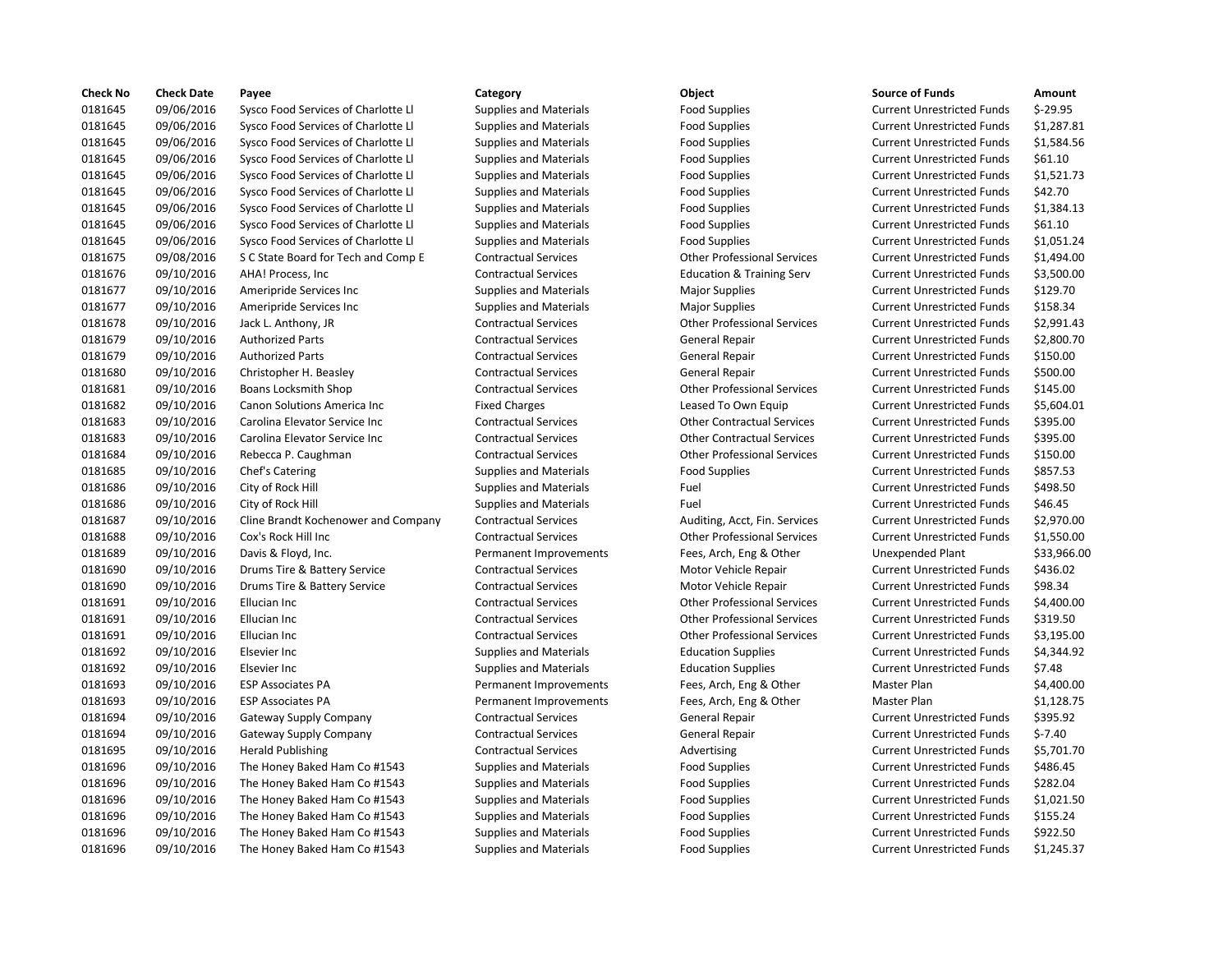| <b>Check No</b> | <b>Check Date</b> | Payee                               | Category                      | <b>Object</b>                      | <b>Source of Funds</b>            | Amount    |
|-----------------|-------------------|-------------------------------------|-------------------------------|------------------------------------|-----------------------------------|-----------|
| 0181697         | 09/10/2016        | <b>IWave Information Systems</b>    | <b>Contractual Services</b>   | <b>Other Professional Services</b> | <b>Current Unrestricted Funds</b> | \$2,895.0 |
| 0181698         | 09/10/2016        | Jacksons Kitchen                    | <b>Supplies and Materials</b> | <b>Food Supplies</b>               | <b>Current Unrestricted Funds</b> | \$3,762.5 |
| 0181699         | 09/10/2016        | Keck and Wood, Inc                  | Permanent Improvements        | Fees, Arch, Eng & Other            | <b>Unexpended Plant</b>           | \$722.61  |
| 0181700         | 09/10/2016        | Love Security Services Inc          | <b>Contractual Services</b>   | <b>Other Contractual Services</b>  | <b>Current Unrestricted Funds</b> | \$540.00  |
| 0181700         | 09/10/2016        | Love Security Services Inc          | <b>Contractual Services</b>   | <b>Other Contractual Services</b>  | <b>Current Unrestricted Funds</b> | \$496.80  |
| 0181701         | 09/10/2016        | McAlister's Deli                    | <b>Supplies and Materials</b> | <b>Food Supplies</b>               | <b>Current Unrestricted Funds</b> | \$264.69  |
| 0181701         | 09/10/2016        | McAlister's Deli                    | <b>Supplies and Materials</b> | <b>Food Supplies</b>               | <b>Current Unrestricted Funds</b> | \$209.72  |
| 0181701         | 09/10/2016        | McAlister's Deli                    | <b>Supplies and Materials</b> | <b>Food Supplies</b>               | <b>Current Unrestricted Funds</b> | \$15.00   |
| 0181701         | 09/10/2016        | McAlister's Deli                    | <b>Supplies and Materials</b> | <b>Food Supplies</b>               | <b>Current Unrestricted Funds</b> | \$15.99   |
| 0181701         | 09/10/2016        | McAlister's Deli                    | <b>Supplies and Materials</b> | <b>Food Supplies</b>               | <b>Current Unrestricted Funds</b> | \$13.00   |
| 0181701         | 09/10/2016        | McAlister's Deli                    | <b>Supplies and Materials</b> | <b>Food Supplies</b>               | <b>Current Unrestricted Funds</b> | \$6.50    |
| 0181702         | 09/10/2016        | <b>Melanie Rowe Catering</b>        | <b>Supplies and Materials</b> | <b>Food Supplies</b>               | <b>Current Unrestricted Funds</b> | \$1,799.8 |
| 0181702         | 09/10/2016        | <b>Melanie Rowe Catering</b>        | <b>Supplies and Materials</b> | <b>Food Supplies</b>               | <b>Current Unrestricted Funds</b> | \$359.00  |
| 0181702         | 09/10/2016        | <b>Melanie Rowe Catering</b>        | <b>Supplies and Materials</b> | <b>Food Supplies</b>               | <b>Current Unrestricted Funds</b> | \$428.30  |
| 0181703         | 09/10/2016        | Merus Refreshment Services Inc      | <b>Supplies and Materials</b> | <b>Food Supplies</b>               | <b>Current Unrestricted Funds</b> | \$280.92  |
| 0181704         | 09/10/2016        | Nbc Universal Media, Llc            | Equipment                     | Library Books, Maps & Film         | <b>Current Unrestricted Funds</b> | \$5,153.5 |
| 0181705         | 09/10/2016        | <b>NRCCUA</b>                       | <b>Contractual Services</b>   | <b>Other Professional Services</b> | <b>Current Unrestricted Funds</b> | \$734.40  |
| 0181705         | 09/10/2016        | <b>NRCCUA</b>                       | <b>Contractual Services</b>   | <b>Other Professional Services</b> | <b>Current Unrestricted Funds</b> | \$811.20  |
| 0181705         | 09/10/2016        | <b>NRCCUA</b>                       | <b>Contractual Services</b>   | <b>Other Professional Services</b> | <b>Current Unrestricted Funds</b> | \$250.00  |
| 0181705         | 09/10/2016        | <b>NRCCUA</b>                       | <b>Contractual Services</b>   | <b>Other Professional Services</b> | <b>Current Unrestricted Funds</b> | $$-0.80$  |
| 0181706         | 09/10/2016        | Oclc Net Library #774418            | Equipment                     | Library Books, Maps & Film         | <b>Current Unrestricted Funds</b> | \$3,952.9 |
| 0181707         | 09/10/2016        | Ontario Investments, Inc.           | <b>Fixed Charges</b>          | Rental Data Processing Equip       | <b>Current Unrestricted Funds</b> | \$96,120  |
| 0181707         | 09/10/2016        | Ontario Investments, Inc.           | <b>Fixed Charges</b>          | Rental Data Processing Equip       | <b>Current Unrestricted Funds</b> | \$7,306.8 |
| 0181707         | 09/10/2016        | Ontario Investments, Inc.           | <b>Fixed Charges</b>          | Rental Data Processing Equip       | <b>Current Unrestricted Funds</b> | \$4,265.8 |
| 0181707         | 09/10/2016        | Ontario Investments, Inc.           | <b>Fixed Charges</b>          | Rental Data Processing Equip       | <b>Current Unrestricted Funds</b> | \$324.28  |
| 0181707         | 09/10/2016        | Ontario Investments, Inc.           | <b>Fixed Charges</b>          | Rental Data Processing Equip       | <b>Current Unrestricted Funds</b> | \$41,194  |
| 0181707         | 09/10/2016        | Ontario Investments, Inc.           | <b>Fixed Charges</b>          | Rental Data Processing Equip       | <b>Current Unrestricted Funds</b> | \$3,131.5 |
| 0181707         | 09/10/2016        | Ontario Investments, Inc.           | <b>Fixed Charges</b>          | Rental Data Processing Equip       | <b>Current Unrestricted Funds</b> | \$1,828.2 |
| 0181707         | 09/10/2016        | Ontario Investments, Inc.           | <b>Fixed Charges</b>          | Rental Data Processing Equip       | <b>Current Unrestricted Funds</b> | \$138.97  |
| 0181708         | 09/10/2016        | Panera Llc                          | <b>Supplies and Materials</b> | <b>Food Supplies</b>               | <b>Current Unrestricted Funds</b> | \$57.97   |
| 0181708         | 09/10/2016        | Panera Llc                          | <b>Supplies and Materials</b> | <b>Food Supplies</b>               | <b>Current Unrestricted Funds</b> | \$243.99  |
| 0181708         | 09/10/2016        | Panera Llc                          | <b>Supplies and Materials</b> | <b>Food Supplies</b>               | <b>Current Unrestricted Funds</b> | \$191.71  |
| 0181709         | 09/10/2016        | Partnership Among S C Academic Libr | Equipment                     | Library Books, Maps & Film         | <b>Current Unrestricted Funds</b> | \$579.00  |
| 0181709         | 09/10/2016        | Partnership Among S C Academic Libr | Equipment                     | Library Books, Maps & Film         | <b>Current Unrestricted Funds</b> | \$2,167   |
| 0181709         | 09/10/2016        | Partnership Among S C Academic Libr | Equipment                     | Library Books, Maps & Film         | <b>Current Unrestricted Funds</b> | \$2,766.0 |
| 0181709         | 09/10/2016        | Partnership Among S C Academic Libr | <b>Contractual Services</b>   | Data Processing Serv               | <b>Current Unrestricted Funds</b> | \$1,078.0 |
| 0181709         | 09/10/2016        | Partnership Among S C Academic Libr | <b>Contractual Services</b>   | Data Processing Serv               | <b>Current Unrestricted Funds</b> | \$999.00  |
| 0181709         | 09/10/2016        | Partnership Among S C Academic Libr | <b>Contractual Services</b>   | Data Processing Serv               | <b>Current Unrestricted Funds</b> | \$499.00  |
| 0181710         | 09/10/2016        | Patterson Dental Company            | <b>Supplies and Materials</b> | <b>Education Supplies</b>          | <b>Current Unrestricted Funds</b> | \$2,004.0 |
| 0181711         | 09/10/2016        | <b>Penn Station Subs</b>            | <b>Supplies and Materials</b> | <b>Food Supplies</b>               | <b>Current Unrestricted Funds</b> | \$250.00  |
| 0181712         | 09/10/2016        | S C Chapter National Safety Council | <b>Supplies and Materials</b> | <b>Education Supplies</b>          | <b>Current Unrestricted Funds</b> | \$540.00  |
| 0181712         | 09/10/2016        | S C Chapter National Safety Council | <b>Supplies and Materials</b> | <b>Education Supplies</b>          | <b>Current Unrestricted Funds</b> | \$804.68  |
| 0181713         | 09/10/2016        | Saf Technologies Inc                | <b>Contractual Services</b>   | <b>Other Professional Services</b> | <b>Current Unrestricted Funds</b> | \$381.25  |
| 0181714         | 09/10/2016        | SCOIS                               | <b>Contractual Services</b>   | <b>Other Contractual Services</b>  | <b>Current Unrestricted Funds</b> | \$395.00  |
| 0181715         | 09/10/2016        | Katherine R. Simpson                | <b>Contractual Services</b>   | General Repair                     | <b>Current Unrestricted Funds</b> | \$1,953.0 |
| 0181715         | 09/10/2016        | Katherine R. Simpson                | <b>Contractual Services</b>   | General Repair                     | <b>Current Unrestricted Funds</b> | \$1,890.0 |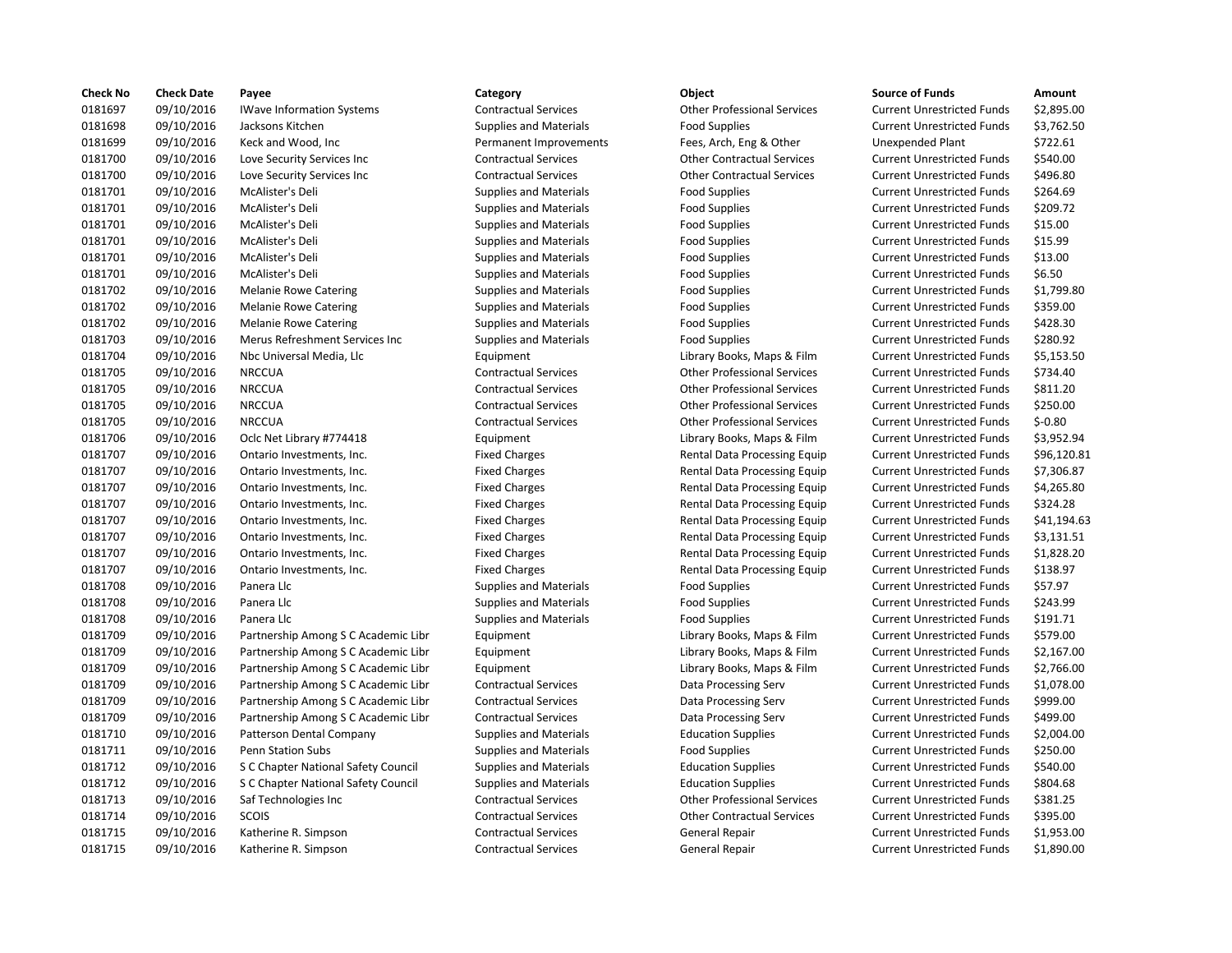| <b>Check No</b> | <b>Check Date</b> | Payee                                      | Category                      | Object                             | <b>Source of Funds</b>            | Amount     |
|-----------------|-------------------|--------------------------------------------|-------------------------------|------------------------------------|-----------------------------------|------------|
| 0181715         | 09/10/2016        | Katherine R. Simpson                       | <b>Contractual Services</b>   | General Repair                     | <b>Current Unrestricted Funds</b> | \$150.00   |
| 0181716         | 09/10/2016        | Siteone Landscape Supply, Llc              | <b>Supplies and Materials</b> | <b>Maintenance Supplies</b>        | <b>Current Unrestricted Funds</b> | \$122.94   |
| 0181717         | 09/10/2016        | Snipes                                     | <b>Supplies and Materials</b> | Janitorial Supplies                | <b>Current Unrestricted Funds</b> | \$115.99   |
| 0181718         | 09/10/2016        | Softdocs Inc                               | <b>Supplies and Materials</b> | Office Supplies                    | <b>Current Unrestricted Funds</b> | \$1,178.0  |
| 0181718         | 09/10/2016        | Softdocs Inc                               | <b>Contractual Services</b>   | General Repair                     | <b>Current Unrestricted Funds</b> | $$1,047$ . |
| 0181718         | 09/10/2016        | Softdocs Inc                               | <b>Contractual Services</b>   | <b>Other Contractual Services</b>  | <b>Current Unrestricted Funds</b> | \$676.00   |
| 0181718         | 09/10/2016        | Softdocs Inc                               | <b>Contractual Services</b>   | General Repair                     | <b>Current Unrestricted Funds</b> | \$775.00   |
| 0181719         | 09/10/2016        | Staffmark                                  | <b>Contractual Services</b>   | <b>Other Professional Services</b> | <b>Current Unrestricted Funds</b> | \$293.20   |
| 0181719         | 09/10/2016        | Staffmark                                  | <b>Contractual Services</b>   | <b>Other Contractual Services</b>  | <b>Current Unrestricted Funds</b> | \$293.20   |
| 0181719         | 09/10/2016        | Staffmark                                  | <b>Contractual Services</b>   | <b>Other Professional Services</b> | <b>Current Unrestricted Funds</b> | \$293.20   |
| 0181719         | 09/10/2016        | Staffmark                                  | <b>Contractual Services</b>   | <b>Other Professional Services</b> | <b>Current Unrestricted Funds</b> | \$293.20   |
| 0181719         | 09/10/2016        | Staffmark                                  | <b>Contractual Services</b>   | <b>Other Professional Services</b> | <b>Current Unrestricted Funds</b> | \$293.20   |
| 0181719         | 09/10/2016        | Staffmark                                  | <b>Contractual Services</b>   | <b>Other Contractual Services</b>  | <b>Current Unrestricted Funds</b> | \$293.20   |
| 0181719         | 09/10/2016        | Staffmark                                  | <b>Contractual Services</b>   | <b>Other Contractual Services</b>  | <b>Current Unrestricted Funds</b> | \$509.36   |
| 0181719         | 09/10/2016        | Staffmark                                  | <b>Contractual Services</b>   | <b>Other Contractual Services</b>  | <b>Current Unrestricted Funds</b> | \$509.36   |
| 0181720         | 09/10/2016        | <b>Stripe Masters</b>                      | <b>Contractual Services</b>   | <b>Other Professional Services</b> | <b>Current Unrestricted Funds</b> | \$4,640.0  |
| 0181721         | 09/10/2016        | Tapfin                                     | <b>Contractual Services</b>   | <b>Other Professional Services</b> | <b>Current Unrestricted Funds</b> | \$6,804.0  |
| 0181722         | 09/10/2016        | <b>TEAM Mechanical, LLC</b>                | <b>Contractual Services</b>   | General Repair                     | <b>Current Unrestricted Funds</b> | \$145.00   |
| 0181722         | 09/10/2016        | <b>TEAM Mechanical, LLC</b>                | <b>Contractual Services</b>   | General Repair                     | <b>Current Unrestricted Funds</b> | \$1,430.0  |
| 0181722         | 09/10/2016        | <b>TEAM Mechanical, LLC</b>                | <b>Contractual Services</b>   | General Repair                     | <b>Current Unrestricted Funds</b> | \$75.00    |
| 0181723         | 09/10/2016        | Terminix Service Inc                       | <b>Contractual Services</b>   | <b>Other Contractual Services</b>  | <b>Current Unrestricted Funds</b> | \$55.00    |
| 0181723         | 09/10/2016        | Terminix Service Inc                       | <b>Contractual Services</b>   | <b>Other Contractual Services</b>  | <b>Current Unrestricted Funds</b> | \$90.00    |
| 0181724         | 09/10/2016        | Time Warner Cable Media Inc.               | <b>Contractual Services</b>   | Advertising                        | <b>Current Unrestricted Funds</b> | \$3,850.0  |
| 0181724         | 09/10/2016        | Time Warner Cable Media Inc.               | <b>Contractual Services</b>   | Advertising                        | <b>Current Unrestricted Funds</b> | \$1,820.0  |
| 0181725         | 09/10/2016        | Unified Av Systems                         | <b>Supplies and Materials</b> | <b>Education Supplies</b>          | <b>Current Unrestricted Funds</b> | \$1,459.9  |
| 0181725         | 09/10/2016        | Unified Av Systems                         | <b>Supplies and Materials</b> | <b>Education Supplies</b>          | <b>Current Unrestricted Funds</b> | \$792.00   |
| 0181725         | 09/10/2016        | Unified Av Systems                         | <b>Supplies and Materials</b> | <b>Education Supplies</b>          | <b>Current Unrestricted Funds</b> | \$4,379.9  |
| 0181725         | 09/10/2016        | Unified Av Systems                         | <b>Supplies and Materials</b> | <b>Major Supplies</b>              | <b>Current Unrestricted Funds</b> | \$9,100.0  |
| 0181726         | 09/10/2016        | <b>United Rentals</b>                      | <b>Fixed Charges</b>          | Rental Other                       | <b>Current Unrestricted Funds</b> | \$131.61   |
| 0181727         | 09/10/2016        | Waiter's Choice Catering                   | <b>Supplies and Materials</b> | <b>Food Supplies</b>               | <b>Current Unrestricted Funds</b> | \$117.95   |
| 0181728         | 09/10/2016        | Xerox Corporation                          | <b>Fixed Charges</b>          | Leased To Own Equip                | <b>Current Unrestricted Funds</b> | \$1,204.1  |
| 0181729         | 09/08/2016        | Natl Assoc for the Edu of Young Chi        | <b>Fixed Charges</b>          | Dues & Membership Fees             | <b>Current Unrestricted Funds</b> | \$61.00    |
| 0181730         | 09/08/2016        | Southern Assoc of Student Fin Aid A        | <b>Fixed Charges</b>          | Dues & Membership Fees             | <b>Current Unrestricted Funds</b> | \$35.00    |
| 0181730         | 09/08/2016        | Southern Assoc of Student Fin Aid A        | <b>Fixed Charges</b>          | Dues & Membership Fees             | <b>Current Unrestricted Funds</b> | \$35.00    |
| 0181730         | 09/08/2016        | Southern Assoc of Student Fin Aid A        | <b>Fixed Charges</b>          | Dues & Membership Fees             | <b>Current Unrestricted Funds</b> | \$35.00    |
| 0181730         | 09/08/2016        | Southern Assoc of Student Fin Aid A        | <b>Fixed Charges</b>          | Dues & Membership Fees             | <b>Current Unrestricted Funds</b> | \$35.00    |
| 0181730         | 09/08/2016        | Southern Assoc of Student Fin Aid A        | <b>Fixed Charges</b>          | Dues & Membership Fees             | <b>Current Unrestricted Funds</b> | \$35.00    |
| 0181731         | 09/09/2016        | <b>Accreditation Commission for Educat</b> | <b>Fixed Charges</b>          | Dues & Membership Fees             | <b>Current Unrestricted Funds</b> | \$2,875.0  |
| 0181731         | 09/09/2016        | Accreditation Commission for Educat        | <b>Fixed Charges</b>          | Dues & Membership Fees             | <b>Current Unrestricted Funds</b> | \$0.00     |
| 0181731         | 09/09/2016        | <b>Accreditation Commission for Educat</b> | <b>Fixed Charges</b>          | Dues & Membership Fees             | <b>Current Unrestricted Funds</b> | \$600.00   |
| 0181731         | 09/09/2016        | <b>Accreditation Commission for Educat</b> | <b>Fixed Charges</b>          | Dues & Membership Fees             | <b>Current Unrestricted Funds</b> | \$600.00   |
| 0181732         | 09/09/2016        | S C Council of Deans and Dir of Nur        | <b>Fixed Charges</b>          | Dues & Membership Fees             | <b>Current Unrestricted Funds</b> | \$100.00   |
| 0181733         | 09/09/2016        | Office of Insurance Services               | <b>Current Liabilities</b>    | State Opt Life                     | <b>Current Unrestricted Funds</b> | \$4,813.5  |
| 0181733         | 09/09/2016        | Office of Insurance Services               | <b>Current Liabilities</b>    | Dep Life Insurance                 | <b>Current Unrestricted Funds</b> | \$104.50   |
| 0181733         | 09/09/2016        | Office of Insurance Services               | <b>Current Liabilities</b>    | State Dental Employee              | <b>Current Unrestricted Funds</b> | \$5,232.1  |
| 0181733         | 09/09/2016        | Office of Insurance Services               | <b>Current Liabilities</b>    | <b>Tobacco Surcharge</b>           | <b>Current Unrestricted Funds</b> | \$960.00   |

# 0181715 09/10/2016 Katherine R. Simpson Contractual Services General Repair Current Unrestricted Funds \$150.00 0181716 09/10/2016 Siteone Landscape Supply, Llc Supplies and Materials Maintenance Supplies Current Unrestricted Funds \$122.94 0181717 09/10/2016 Snipes Supplies and Materials Janitorial Supplies Current Unrestricted Funds \$115.99 0181718 09/10/2016 Softdocs Inc Supplies and Materials Office Supplies Current Unrestricted Funds \$1,178.00 Contractual Services **Contractual Services** General Repair **Current Unrestricted Funds** \$1,047.00 Contractual Services **Other Contractual Services** Current Unrestricted Funds \$676.00 Contractual Services **Contractual Services** General Repair **Current Unrestricted Funds** \$775.00 0181719 09/10/2016 Staffmark Contractual Services Other Professional Services Current Unrestricted Funds \$293.20 0181719 09/10/2016 Staffmark Contractual Services Other Contractual Services Current Unrestricted Funds \$293.20 0181719 09/10/2016 Staffmark Contractual Services Other Professional Services Current Unrestricted Funds \$293.20 0181719 09/10/2016 Staffmark Contractual Services Other Professional Services Current Unrestricted Funds \$293.20 0181719 09/10/2016 Staffmark Contractual Services Other Professional Services Current Unrestricted Funds \$293.20 0181719 09/10/2016 Staffmark Contractual Services Other Contractual Services Current Unrestricted Funds \$293.20 0181719 09/10/2016 Staffmark Contractual Services Other Contractual Services Current Unrestricted Funds \$509.36 0181719 09/10/2016 Staffmark Contractual Services Other Contractual Services Current Unrestricted Funds \$509.36 0181720 09/10/2016 Stripe Masters Contractual Services Other Professional Services Current Unrestricted Funds \$4,640.00 0181721 09/10/2016 Tapfin Contractual Services Other Professional Services Current Unrestricted Funds \$6,804.00 0181722 09/10/2016 TEAM Mechanical, LLC Contractual Services General Repair Current Unrestricted Funds \$145.00 0181722 09/10/2016 TEAM Mechanical, LLC Contractual Services General Repair Current Unrestricted Funds \$1,430.00 0181722 09/10/2016 TEAM Mechanical, LLC Contractual Services General Repair Current Unrestricted Funds \$75.00 Contractual Services **1978** Other Contractual Services Current Unrestricted Funds \$55.00 0181723 09/10/2016 Terminix Service Inc Contractual Services Other Contractual Services Current Unrestricted Funds \$90.00 Ontractual Services **Contractual Services** Advertising Current Unrestricted Funds \$3,850.00 Ontractual Services **Contractual Services** Advertising Current Unrestricted Funds \$1,820.00 0181725 09/10/2016 Unified Av Systems Supplies and Materials Education Supplies Current Unrestricted Funds \$1,459.98 0181725 09/10/2016 Unified Av Systems Supplies and Materials Education Supplies Current Unrestricted Funds \$792.00 0181725 09/10/2016 Unified Av Systems Supplies and Materials Education Supplies Current Unrestricted Funds \$4,379.94 0181725 09/10/2016 Unified Av Systems Supplies and Materials Major Supplies Current Unrestricted Funds \$9,100.00 Fixed Charges **1211.61 Rental Other Current Unrestricted Funds** \$131.61 0181727 09/10/2016 Waiter's Choice Catering Supplies and Materials Food Supplies Current Unrestricted Funds \$117.95 Fixed Charges **1,204.10** Leased To Own Equip Current Unrestricted Funds \$1,204.10 Chi Fixed Charges **Dues & Membership Fees** Current Unrestricted Funds \$61.00 Aid A Fixed Charges **Student Associates Concretes Current Execute** Current Unrestricted Funds \$35.00 Aid A Fixed Charges **Show The Student Charges** Dues & Membership Fees Current Unrestricted Funds \$35.00 Aid A Fixed Charges **Student Associates Concretes Current Execute** Current Unrestricted Funds \$35.00 Aid A Fixed Charges **Show The Student Charges** Dues & Membership Fees Current Unrestricted Funds \$35.00 Aid A Fixed Charges **Show The Student Charges** Dues & Membership Fees Current Unrestricted Funds \$35.00 0181731 09/09/2016 Accreditation Commission for Educat Fixed Charges Dues & Membership Fees Current Unrestricted Funds \$2,875.00 0181731 09/09/2016 Accreditation Commission for Educat Fixed Charges Dues & Membership Fees Current Unrestricted Funds \$0.00 ducat Fixed Charges Fixed Charges Fixed Current Unrestricted Funds \$600.00 ducat Fixed Charges Fixed Charges Fixed Current Unrestricted Funds \$600.00 Nur Fixed Charges **Council of Council of Council of Australia** Current Unrestricted Funds \$100.00 Current Liabilities **Current Liabilities** State Opt Life **Current Unrestricted Funds** \$4,813.50 Current Liabilities **OFFICE OF Life Insurance** Current Unrestricted Funds \$104.50 0181733 09/09/2016 Office of Insurance Services Current Liabilities State Dental Employee Current Unrestricted Funds \$5,232.10 0181733 09/09/2016 Office of Insurance Services Current Liabilities Tobacco Surcharge Current Unrestricted Funds \$960.00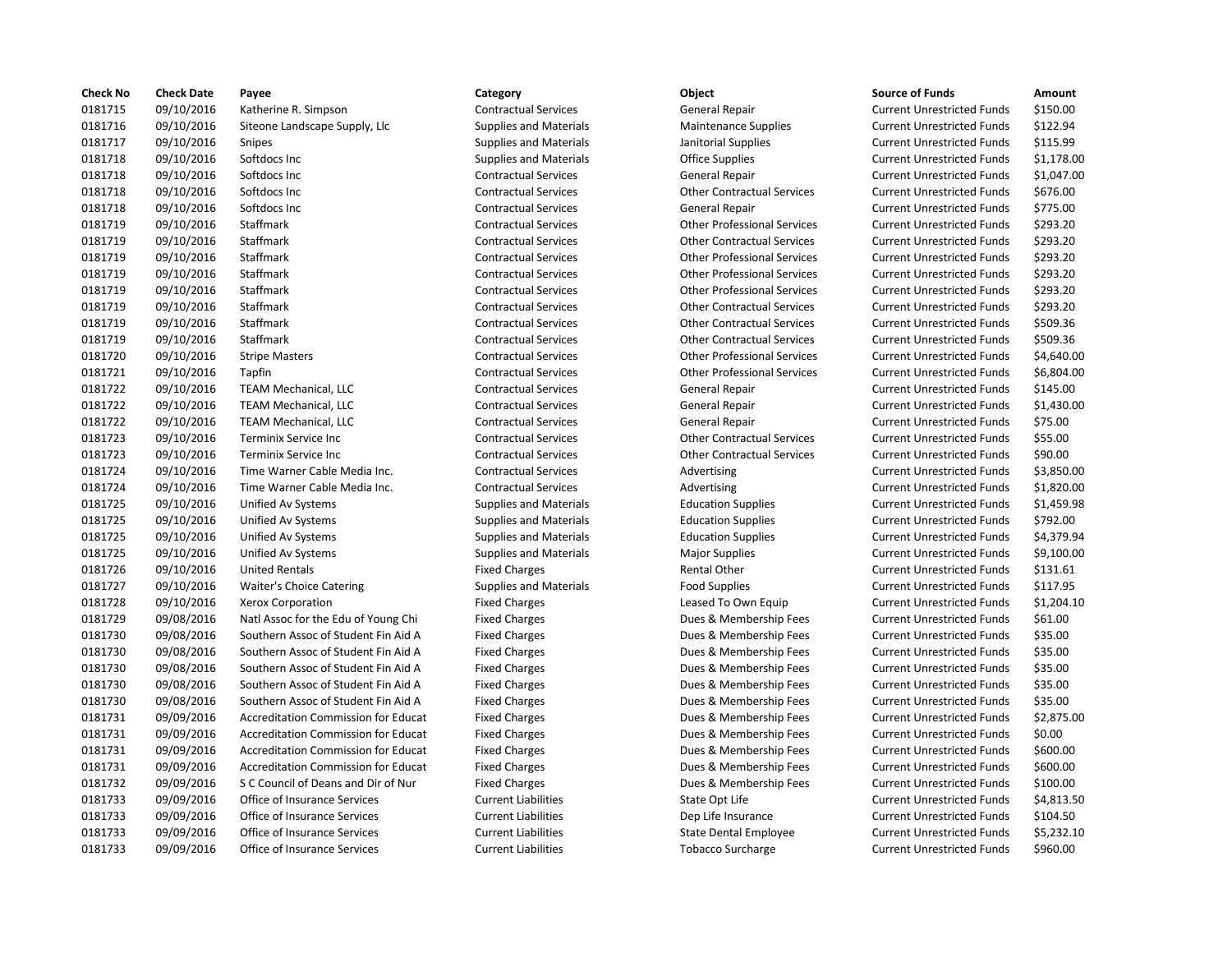| <b>Check No</b> | <b>Check Date</b> | Payee                               | Category                         | Object                         | <b>Source of Funds</b>            | Amount    |
|-----------------|-------------------|-------------------------------------|----------------------------------|--------------------------------|-----------------------------------|-----------|
| 0181733         | 09/09/2016        | Office of Insurance Services        | <b>Current Liabilities</b>       | State Insurance Employee       | <b>Current Unrestricted Funds</b> | \$198,32  |
| 0181733         | 09/09/2016        | Office of Insurance Services        | <b>Current Liabilities</b>       | Supp Long Term Disability      | <b>Current Unrestricted Funds</b> | \$1,877.2 |
| 0181733         | 09/09/2016        | Office of Insurance Services        | <b>Current Liabilities</b>       | Dental Plus Employee           | <b>Current Unrestricted Funds</b> | \$5,970.6 |
| 0181733         | 09/09/2016        | Office of Insurance Services        | <b>Current Liabilities</b>       | State Vison Plan               | <b>Current Unrestricted Funds</b> | \$2,198.0 |
| 0181740         | 09/09/2016        | <b>YTC Employee</b>                 | <b>Current Liabilities</b>       | Court Order Levy               | <b>Current Unrestricted Funds</b> | \$87.46   |
| 0181743         | 09/09/2016        | Sams Club Direct                    | <b>Supplies and Materials</b>    | <b>Food Supplies</b>           | <b>Current Unrestricted Funds</b> | \$100.90  |
| 0181743         | 09/09/2016        | Sams Club Direct                    | <b>Supplies and Materials</b>    | <b>Food Supplies</b>           | <b>Current Unrestricted Funds</b> | \$53.48   |
| 0181743         | 09/09/2016        | Sams Club Direct                    | <b>Supplies and Materials</b>    | <b>Food Supplies</b>           | <b>Current Unrestricted Funds</b> | \$64.76   |
| 0181743         | 09/09/2016        | Sams Club Direct                    | <b>Supplies and Materials</b>    | <b>Food Supplies</b>           | <b>Current Unrestricted Funds</b> | \$179.78  |
| 0181743         | 09/09/2016        | Sams Club Direct                    | <b>Supplies and Materials</b>    | <b>Food Supplies</b>           | <b>Current Unrestricted Funds</b> | \$201.75  |
| 0181743         | 09/09/2016        | Sams Club Direct                    | Supplies and Materials           | <b>Food Supplies</b>           | <b>Current Unrestricted Funds</b> | $$-19.86$ |
| 0181743         | 09/09/2016        | Sams Club Direct                    | <b>Supplies and Materials</b>    | <b>Food Supplies</b>           | <b>Current Unrestricted Funds</b> | \$202.11  |
| 0181743         | 09/09/2016        | Sams Club Direct                    | <b>Supplies and Materials</b>    | <b>Food Supplies</b>           | <b>Current Unrestricted Funds</b> | \$61.86   |
| 0181743         | 09/09/2016        | Sams Club Direct                    | <b>Supplies and Materials</b>    | <b>Food Supplies</b>           | <b>Current Unrestricted Funds</b> | \$85.59   |
| 0181743         | 09/09/2016        | Sams Club Direct                    | <b>Supplies and Materials</b>    | <b>Food Supplies</b>           | <b>Current Unrestricted Funds</b> | \$229.02  |
| 0181743         | 09/09/2016        | Sams Club Direct                    | <b>Supplies and Materials</b>    | <b>Food Supplies</b>           | <b>Current Unrestricted Funds</b> | \$523.96  |
| 0181747         | 09/09/2016        | Barnes and Noble College Bookstore  | <b>Current Liabilities</b>       | A/P Student Barnes & Noble     | <b>Current Unrestricted Funds</b> | \$11,464  |
| 0181748         | 09/12/2016        | American Airlines, Inc.             | Travel                           | In State Lodging               | <b>Current Unrestricted Funds</b> | \$15.00   |
| 0181748         | 09/12/2016        | American Airlines, Inc.             | Travel                           | Out of State Air Trans         | <b>Current Unrestricted Funds</b> | \$308.70  |
| 0181748         | 09/12/2016        | American Airlines, Inc.             | Travel                           | Out of State Air Trans         | <b>Current Unrestricted Funds</b> | \$310.70  |
| 0181749         | 09/12/2016        | Barnes and Noble College Bookstore  | <b>Current Liabilities</b>       | A/P CE Students Barnes & Noble | <b>Current Unrestricted Funds</b> | \$229.51  |
| 0181749         | 09/12/2016        | Barnes and Noble College Bookstore  | <b>Current Liabilities</b>       | A/P CE Students Barnes & Noble | <b>Current Unrestricted Funds</b> | \$547.40  |
| 0181750         | 09/12/2016        | Barnes and Noble College Bookstore  | <b>Current Liabilities</b>       | A/P College Barnes & Noble     | <b>Current Unrestricted Funds</b> | \$118.14  |
| 0181750         | 09/12/2016        | Barnes and Noble College Bookstore  | <b>Current Liabilities</b>       | A/P College Barnes & Noble     | <b>Current Unrestricted Funds</b> | \$891.75  |
| 0181751         | 09/12/2016        | Cherry Tree, LLC                    | <b>Fixed Charges</b>             | Rent Non State                 | <b>Current Unrestricted Funds</b> | \$8,532.5 |
| 0181752         | 09/12/2016        | Surveillance, Resources, and Invest | Op Revenue - Other Current Unres | SRI                            | <b>Current Unrestricted Funds</b> | \$54.50   |
| 0181753         | 09/12/2016        | Unified Av Systems                  | <b>Supplies and Materials</b>    | <b>Education Supplies</b>      | <b>Current Unrestricted Funds</b> | \$1,459.9 |
| 0181754         | 09/12/2016        | York Technical College Foundation   | <b>Fixed Charges</b>             | <b>Rent Non State</b>          | <b>Current Unrestricted Funds</b> | \$3,082.3 |
| 0181754         | 09/12/2016        | York Technical College Foundation   | <b>Fixed Charges</b>             | <b>Rent Non State</b>          | <b>Current Unrestricted Funds</b> | \$1,607.5 |
| 0181754         | 09/12/2016        | York Technical College Foundation   | <b>Fixed Charges</b>             | Rent Non State                 | <b>Current Unrestricted Funds</b> | \$1,666.6 |
| 0181755         | 09/12/2016        | Chester Metropolitan District       | <b>Contractual Services</b>      | <b>Utilities</b>               | <b>Current Unrestricted Funds</b> | \$69.91   |
| 0181756         | 09/13/2016        | laclea                              | <b>Fixed Charges</b>             | Dues & Membership Fees         | <b>Current Unrestricted Funds</b> | \$250.00  |
| 0181756         | 09/13/2016        | laclea                              | <b>Fixed Charges</b>             | Dues & Membership Fees         | <b>Current Unrestricted Funds</b> | \$0.00    |
| 0181757         | 09/13/2016        | S C Police Chiefs Assoc             | <b>Contractual Services</b>      | <b>Registration Fee</b>        | <b>Current Unrestricted Funds</b> | \$125.00  |
| 0181757         | 09/13/2016        | S C Police Chiefs Assoc             | <b>Contractual Services</b>      | <b>Registration Fee</b>        | <b>Current Unrestricted Funds</b> | \$0.00    |
| 0181758         | 09/13/2016        | <b>Business Card</b>                | Travel                           | In State Lodging               | <b>Current Unrestricted Funds</b> | \$616.26  |
| 0181758         | 09/13/2016        | <b>Business Card</b>                | Travel                           | In State Misc Travel Exp       | <b>Current Unrestricted Funds</b> | \$66.00   |
| 0181758         | 09/13/2016        | <b>Business Card</b>                | Travel                           | Out of State Other Trans       | <b>Current Unrestricted Funds</b> | \$329.61  |
| 0181758         | 09/13/2016        | <b>Business Card</b>                | Travel                           | Out of State Misc Travel       | <b>Current Unrestricted Funds</b> | \$144.85  |
| 0181758         | 09/13/2016        | <b>Business Card</b>                | Travel                           | Out of State Other Trans       | <b>Current Unrestricted Funds</b> | \$75.16   |
| 0181758         | 09/13/2016        | <b>Business Card</b>                | Travel                           | Out of State Misc Travel       | <b>Current Unrestricted Funds</b> | \$37.50   |
| 0181758         | 09/13/2016        | <b>Business Card</b>                | Travel                           | Out of State Misc Travel       | <b>Current Unrestricted Funds</b> | \$37.50   |
| 0181758         | 09/13/2016        | <b>Business Card</b>                | Travel                           | Out of State Other Trans       | <b>Current Unrestricted Funds</b> | \$44.00   |
| 0181758         | 09/13/2016        | <b>Business Card</b>                | Travel                           | In State Misc Travel Exp       | <b>Current Unrestricted Funds</b> | \$25.86   |
| 0181758         | 09/13/2016        | <b>Business Card</b>                | Travel                           | In State Lodging               | <b>Current Unrestricted Funds</b> | \$616.26  |
| 0181758         | 09/13/2016        | <b>Business Card</b>                | Travel                           | In State Lodging               | <b>Current Unrestricted Funds</b> | \$616.26  |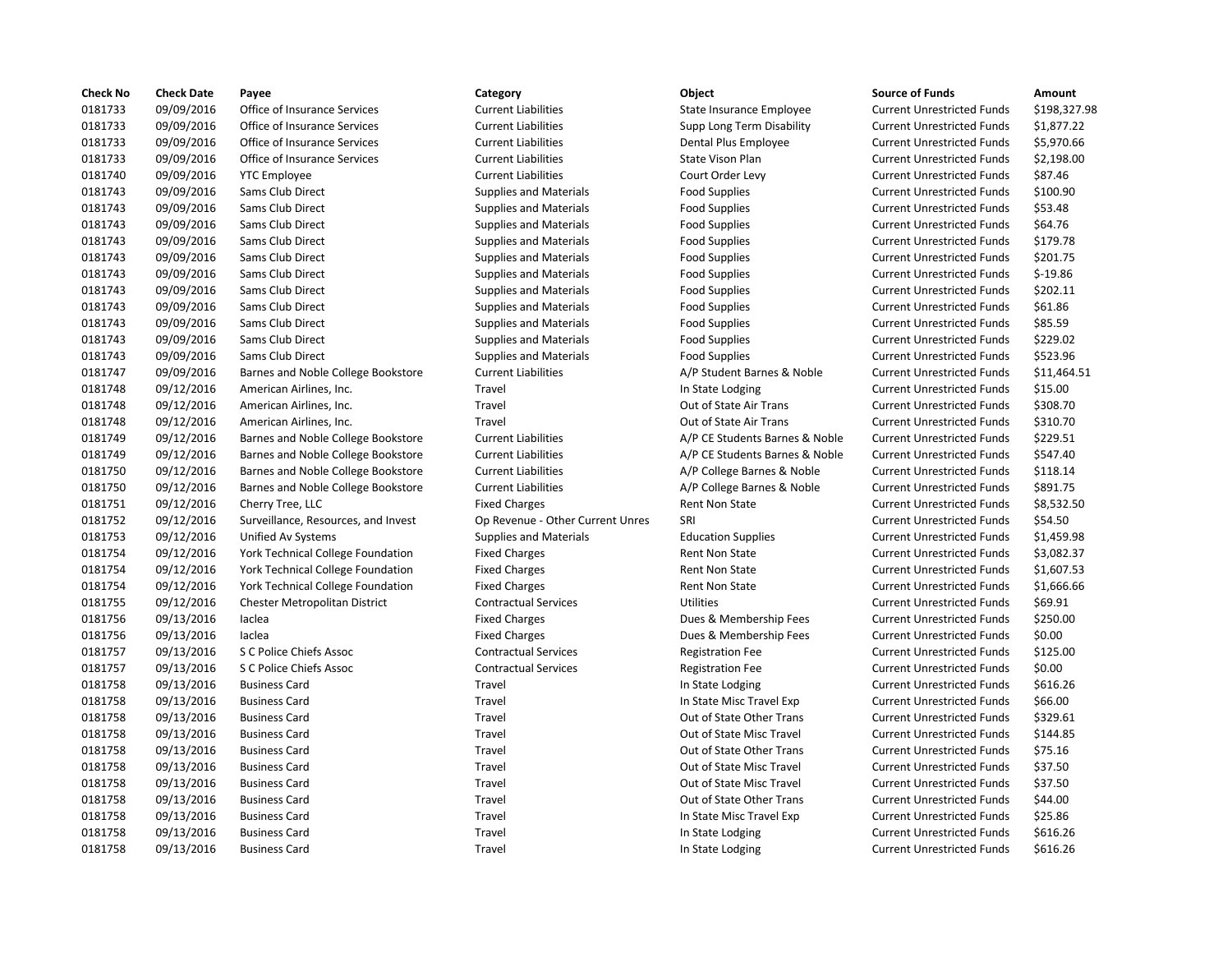| <b>Check No</b> | <b>Check Date</b> | Payee                               | Category                         | <b>Object</b>                      | <b>Source of Funds</b>            | Amount     |
|-----------------|-------------------|-------------------------------------|----------------------------------|------------------------------------|-----------------------------------|------------|
| 0181758         | 09/13/2016        | <b>Business Card</b>                | Travel                           | Out of State Air Trans             | <b>Current Unrestricted Funds</b> | \$25.00    |
| 0181758         | 09/13/2016        | <b>Business Card</b>                | Travel                           | In State Misc Travel Exp           | <b>Current Unrestricted Funds</b> | \$10.29    |
| 0181758         | 09/13/2016        | <b>Business Card</b>                | Travel                           | Out of State Air Trans             | <b>Current Unrestricted Funds</b> | \$50.00    |
| 0181758         | 09/13/2016        | <b>Business Card</b>                | Travel                           | Out of State Misc Travel           | <b>Current Unrestricted Funds</b> | \$20.00    |
| 0181758         | 09/13/2016        | <b>Business Card</b>                | Travel                           | In State Lodging                   | <b>Current Unrestricted Funds</b> | \$304.90   |
| 0181758         | 09/13/2016        | <b>Business Card</b>                | Travel                           | Out of State Misc Travel           | <b>Current Unrestricted Funds</b> | \$31.95    |
| 0181758         | 09/13/2016        | <b>Business Card</b>                | Travel                           | In State Lodging                   | <b>Current Restricted Funds</b>   | \$439.18   |
| 0181758         | 09/13/2016        | <b>Business Card</b>                | Travel                           | Out of State Lodging               | <b>Current Unrestricted Funds</b> | \$303.16   |
| 0181758         | 09/13/2016        | <b>Business Card</b>                | <b>Contractual Services</b>      | <b>Other Contractual Services</b>  | <b>Current Unrestricted Funds</b> | \$876.34   |
| 0181758         | 09/13/2016        | <b>Business Card</b>                | Travel                           | Out of State Lodging               | <b>Current Unrestricted Funds</b> | \$1,055.29 |
| 0181758         | 09/13/2016        | <b>Business Card</b>                | Travel                           | Out of State Lodging               | <b>Current Unrestricted Funds</b> | \$728.22   |
| 0181758         | 09/13/2016        | <b>Business Card</b>                | Travel                           | Out of State Lodging               | <b>Current Unrestricted Funds</b> | \$728.22   |
| 0181758         | 09/13/2016        | <b>Business Card</b>                | Travel                           | Out of State Lodging               | <b>Current Unrestricted Funds</b> | \$207.01   |
| 0181758         | 09/13/2016        | <b>Business Card</b>                | Travel                           | Out of State Lodging               | <b>Current Unrestricted Funds</b> | $$-4.00$   |
| 0181758         | 09/13/2016        | <b>Business Card</b>                | Travel                           | Out of State Lodging               | <b>Current Unrestricted Funds</b> | \$986.10   |
| 0181758         | 09/13/2016        | <b>Business Card</b>                | Travel                           | Out of State Lodging               | <b>Current Unrestricted Funds</b> | \$706.12   |
| 0181758         | 09/13/2016        | <b>Business Card</b>                | Travel                           | Out of State Lodging               | <b>Current Unrestricted Funds</b> | \$484.00   |
| 0181758         | 09/13/2016        | <b>Business Card</b>                | Travel                           | Out of State Lodging               | <b>Current Unrestricted Funds</b> | \$443.54   |
| 0181758         | 09/13/2016        | <b>Business Card</b>                | Travel                           | Out of State Lodging               | <b>Current Unrestricted Funds</b> | \$604.44   |
| 0181758         | 09/13/2016        | <b>Business Card</b>                | Travel                           | In State Misc Travel Exp           | <b>Current Unrestricted Funds</b> | \$25.78    |
| 0181758         | 09/13/2016        | <b>Business Card</b>                | Travel                           | Out of State Lodging               | <b>Current Unrestricted Funds</b> | \$2,161.90 |
| 0181758         | 09/13/2016        | <b>Business Card</b>                | Travel                           | Out of State Lodging               | <b>Current Unrestricted Funds</b> | \$207.01   |
| 0181758         | 09/13/2016        | <b>Business Card</b>                | Travel                           | Out of State Lodging               | <b>Current Unrestricted Funds</b> | \$117.26   |
| 0181758         | 09/13/2016        | <b>Business Card</b>                | Travel                           | Out of State Lodging               | <b>Current Unrestricted Funds</b> | \$117.26   |
| 0181758         | 09/13/2016        | <b>Business Card</b>                | Travel                           | Travel                             | <b>Current Unrestricted Funds</b> | \$484.00   |
| 0181758         | 09/13/2016        | <b>Business Card</b>                | Travel                           | Travel                             | <b>Current Unrestricted Funds</b> | \$484.00   |
| 0181758         | 09/13/2016        | <b>Business Card</b>                | Travel                           | Out of State Lodging               | <b>Current Unrestricted Funds</b> | \$117.26   |
| 0181758         | 09/13/2016        | <b>Business Card</b>                | Travel                           | Out of State Lodging               | <b>Current Unrestricted Funds</b> | \$794.53   |
| 0181759         | 09/14/2016        | Arts Council of York County         | <b>Supplies and Materials</b>    | <b>Other Supplies</b>              | <b>Current Unrestricted Funds</b> | \$1,500.00 |
| 0181760         | 09/14/2016        | Center for Creative Leadership      | Travel                           | Out of State Registration Fees     | <b>Current Unrestricted Funds</b> | \$1,900.00 |
| 0181760         | 09/14/2016        | Center for Creative Leadership      | Travel                           | Out of State Registration Fees     | <b>Current Unrestricted Funds</b> | \$0.00     |
| 0181761         | 09/14/2016        | Cline Brandt Kochenower and Company | <b>Contractual Services</b>      | Auditing, Acct, Fin. Services      | <b>Current Unrestricted Funds</b> | \$3,240.00 |
| 0181761         | 09/14/2016        | Cline Brandt Kochenower and Company | <b>Contractual Services</b>      | Auditing, Acct, Fin. Services      | <b>Current Unrestricted Funds</b> | \$1,560.00 |
| 0181762         | 09/14/2016        | Fort Mill Rotary Club               | <b>Supplies and Materials</b>    | <b>Other Supplies</b>              | <b>Current Unrestricted Funds</b> | \$1,500.00 |
| 0181763         | 09/14/2016        | Kiwanis Club of Rock Hill           | <b>Fixed Charges</b>             | Dues & Membership Fees             | <b>Current Unrestricted Funds</b> | \$335.00   |
| 0181764         | 09/14/2016        | Lancaster County Chamber of Commerc | <b>Supplies and Materials</b>    | <b>Other Supplies</b>              | <b>Current Unrestricted Funds</b> | \$20.00    |
| 0181764         | 09/14/2016        | Lancaster County Chamber of Commerc | <b>Fixed Charges</b>             | <b>Insurance Non-State</b>         | <b>Current Unrestricted Funds</b> | \$0.00     |
| 0181765         | 09/14/2016        | Peoples First Insurance             | <b>Fixed Charges</b>             | Insurance Non-State                | <b>Current Unrestricted Funds</b> | \$1,013.36 |
| 0181765         | 09/14/2016        | Peoples First Insurance             | <b>Fixed Charges</b>             | Insurance Non-State                | <b>Current Unrestricted Funds</b> | \$0.00     |
| 0181766         | 09/14/2016        | Davis & Floyd, Inc.                 | Permanent Improvements           | Fees, Arch, Eng & Other            | <b>Unexpended Plant</b>           | \$7,548.00 |
| 0181767         | 09/15/2016        | Fling Irrigation                    | <b>Contractual Services</b>      | <b>Other Professional Services</b> | <b>Current Unrestricted Funds</b> | \$676.10   |
| 0181767         | 09/15/2016        | Fling Irrigation                    | <b>Contractual Services</b>      | <b>Other Professional Services</b> | <b>Current Unrestricted Funds</b> | \$697.50   |
| 0181767         | 09/15/2016        | Fling Irrigation                    | <b>Contractual Services</b>      | <b>Other Professional Services</b> | <b>Current Unrestricted Funds</b> | \$899.55   |
| 0181768         | 09/15/2016        | Assessment Technologies Institute   | Op Revenue - Other Current Unres | ATI                                | <b>Current Unrestricted Funds</b> | \$6,555.00 |
| 0181768         | 09/15/2016        | Assessment Technologies Institute   | Op Revenue - Other Current Unres | ATI                                | <b>Current Unrestricted Funds</b> | \$8,280.00 |
| 0181768         | 09/15/2016        | Assessment Technologies Institute   | Op Revenue - Other Current Unres | ATI                                | <b>Current Unrestricted Funds</b> | \$2,070.00 |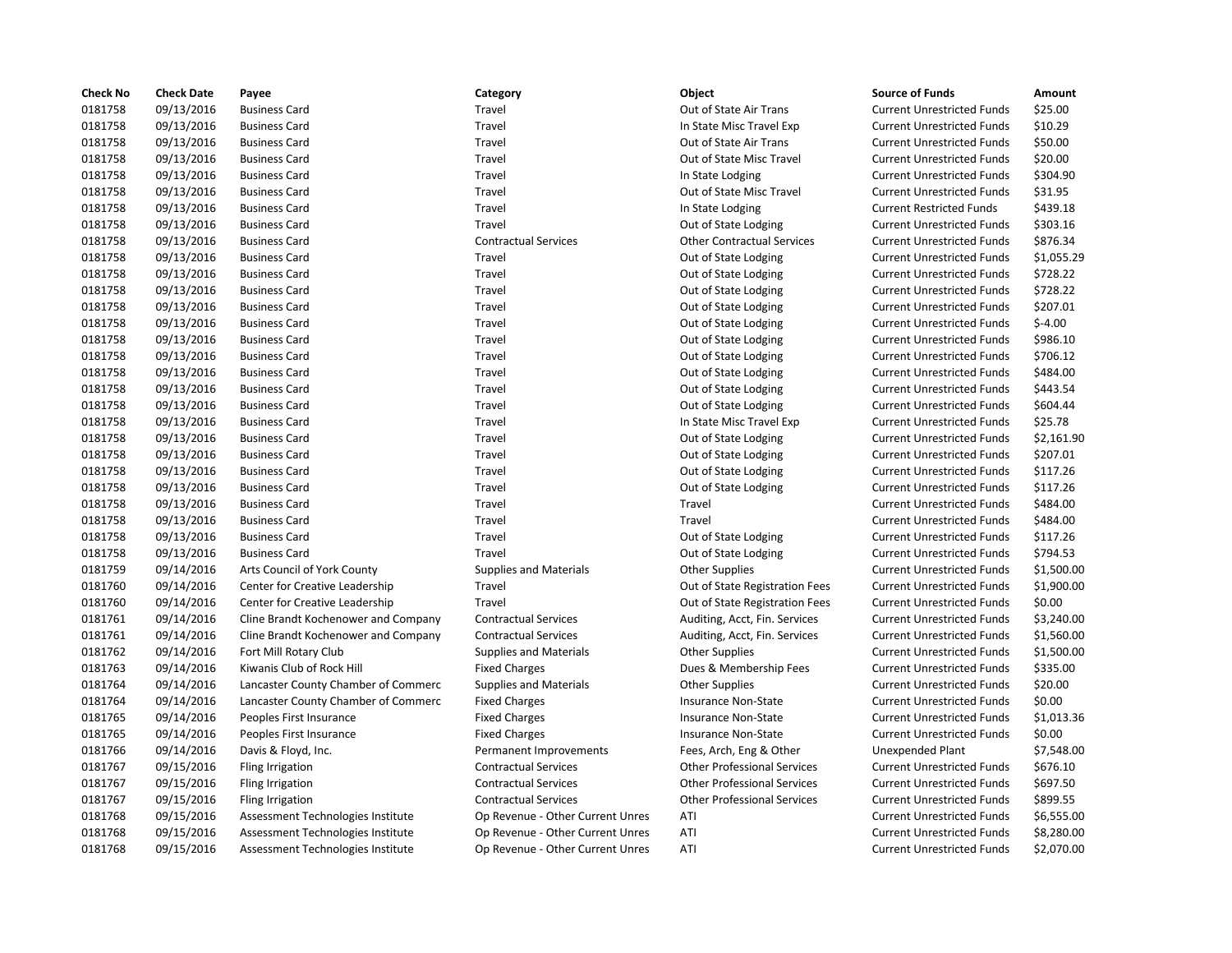| <b>Check No</b> | <b>Check Date</b> | Payee                                | Category                         | Object                             | <b>Source of Funds</b>            | Amount    |
|-----------------|-------------------|--------------------------------------|----------------------------------|------------------------------------|-----------------------------------|-----------|
| 0181768         | 09/15/2016        | Assessment Technologies Institute    | Op Revenue - Other Current Unres | ATI                                | <b>Current Unrestricted Funds</b> | \$2,300.0 |
| 0181769         | 09/15/2016        | Chester Metropolitan District        | <b>Contractual Services</b>      | <b>Utilities</b>                   | <b>Current Unrestricted Funds</b> | \$698.32  |
| 0181798         | 09/19/2016        | <b>Bank of America</b>               | <b>Current Liabilities</b>       | A/P Bank of America                | <b>Current Unrestricted Funds</b> | \$209,76  |
| 0181804         | 09/19/2016        | Act                                  | <b>Contractual Services</b>      | <b>Other Professional Services</b> | <b>Current Unrestricted Funds</b> | \$753.25  |
| 0181805         | 09/19/2016        | Meltwater News US Inc                | <b>Contractual Services</b>      | <b>Other Professional Services</b> | <b>Current Unrestricted Funds</b> | \$7,260.0 |
| 0181813         | 09/22/2016        | Act                                  | <b>Contractual Services</b>      | <b>Other Professional Services</b> | <b>Current Unrestricted Funds</b> | \$119.50  |
| 0181813         | 09/22/2016        | Act                                  | <b>Contractual Services</b>      | <b>Other Professional Services</b> | <b>Current Unrestricted Funds</b> | \$762.50  |
| 0181813         | 09/22/2016        | Act                                  | <b>Contractual Services</b>      | <b>Other Professional Services</b> | <b>Current Unrestricted Funds</b> | \$331.25  |
| 0181813         | 09/22/2016        | Act                                  | <b>Contractual Services</b>      | <b>Other Professional Services</b> | <b>Current Unrestricted Funds</b> | \$578.50  |
| 0181814         | 09/22/2016        | Adams Services Llc                   | <b>Contractual Services</b>      | <b>Other Professional Services</b> | <b>Current Unrestricted Funds</b> | \$3,091.3 |
| 0181815         | 09/22/2016        | Ameripride Services Inc              | <b>Supplies and Materials</b>    | <b>Major Supplies</b>              | <b>Current Unrestricted Funds</b> | \$352.14  |
| 0181816         | 09/22/2016        | Apple Inc                            | <b>Supplies and Materials</b>    | <b>Education Supplies</b>          | <b>Current Unrestricted Funds</b> | \$7,480.0 |
| 0181816         | 09/22/2016        | Apple Inc                            | <b>Supplies and Materials</b>    | <b>Education Supplies</b>          | <b>Current Unrestricted Funds</b> | \$1,516.0 |
| 0181817         | 09/22/2016        | Atlanta Dental Supply                | <b>Contractual Services</b>      | <b>General Repair</b>              | <b>Current Unrestricted Funds</b> | \$171.00  |
| 0181818         | 09/22/2016        | B & K Pro Audio and Lighting         | <b>Supplies and Materials</b>    | Photographic & Audio Vs. Sup.      | <b>Current Unrestricted Funds</b> | \$875.00  |
| 0181819         | 09/22/2016        | Boans Locksmith Shop                 | <b>Contractual Services</b>      | <b>Other Professional Services</b> | <b>Current Unrestricted Funds</b> | \$135.00  |
| 0181820         | 09/22/2016        | <b>Bonitz Flooring Group Inc</b>     | <b>Contractual Services</b>      | <b>General Repair</b>              | <b>Current Unrestricted Funds</b> | \$747.50  |
| 0181820         | 09/22/2016        | Bonitz Flooring Group Inc            | <b>Contractual Services</b>      | General Repair                     | <b>Current Unrestricted Funds</b> | \$90.15   |
| 0181821         | 09/22/2016        | <b>Boykin and Davis Llc</b>          | <b>Contractual Services</b>      | <b>Legal Services</b>              | <b>Current Unrestricted Funds</b> | \$113.19  |
| 0181822         | 09/22/2016        | Burgess Sales & Supply               | <b>Contractual Services</b>      | General Repair                     | <b>Current Unrestricted Funds</b> | \$590.64  |
| 0181823         | 09/22/2016        | Canon Solutions America Inc          | <b>Fixed Charges</b>             | Leased To Own Equip                | <b>Current Unrestricted Funds</b> | \$6,553.0 |
| 0181823         | 09/22/2016        | Canon Solutions America Inc          | <b>Supplies and Materials</b>    | Photocopy Supplies                 | <b>Current Unrestricted Funds</b> | \$253.69  |
| 0181823         | 09/22/2016        | Canon Solutions America Inc          | <b>Fixed Charges</b>             | <b>Rental Other</b>                | <b>Current Unrestricted Funds</b> | \$34.13   |
| 0181824         | 09/22/2016        | Caretaker Management Service Inc     | <b>Contractual Services</b>      | <b>Other Professional Services</b> | <b>Current Unrestricted Funds</b> | \$950.00  |
| 0181824         | 09/22/2016        | Caretaker Management Service Inc     | <b>Contractual Services</b>      | <b>Other Professional Services</b> | <b>Current Unrestricted Funds</b> | \$400.00  |
| 0181824         | 09/22/2016        | Caretaker Management Service Inc     | <b>Contractual Services</b>      | <b>Other Contractual Services</b>  | <b>Current Unrestricted Funds</b> | \$1,205.0 |
| 0181825         | 09/22/2016        | Carolina Couriers, LLC               | <b>Contractual Services</b>      | <b>Other Contractual Services</b>  | <b>Current Unrestricted Funds</b> | \$805.00  |
| 0181826         | 09/22/2016        | Carolina Elevator Service Inc        | <b>Contractual Services</b>      | <b>Other Contractual Services</b>  | <b>Current Unrestricted Funds</b> | \$395.00  |
| 0181827         | 09/22/2016        | <b>Carrier Corporation</b>           | <b>Contractual Services</b>      | General Repair                     | <b>Current Unrestricted Funds</b> | \$5,639.0 |
| 0181827         | 09/22/2016        | <b>Carrier Corporation</b>           | <b>Contractual Services</b>      | <b>General Repair</b>              | <b>Current Unrestricted Funds</b> | \$1,521.0 |
| 0181827         | 09/22/2016        | <b>Carrier Corporation</b>           | <b>Contractual Services</b>      | General Repair                     | <b>Current Unrestricted Funds</b> | \$7,562.0 |
| 0181827         | 09/22/2016        | <b>Carrier Corporation</b>           | <b>Contractual Services</b>      | General Repair                     | <b>Current Unrestricted Funds</b> | \$1,523.0 |
| 0181828         | 09/22/2016        | Rebecca P. Caughman                  | <b>Contractual Services</b>      | <b>Other Professional Services</b> | <b>Current Unrestricted Funds</b> | \$150.00  |
| 0181829         | 09/22/2016        | Cengage Learning Inc                 | <b>Contractual Services</b>      | <b>Other Professional Services</b> | <b>Current Unrestricted Funds</b> | \$65.00   |
| 0181830         | 09/22/2016        | Claridge Products and Equipment Inc. | <b>Supplies and Materials</b>    | <b>Other Supplies</b>              | <b>Current Unrestricted Funds</b> | \$1,942.4 |
| 0181830         | 09/22/2016        | Claridge Products and Equipment Inc  | <b>Supplies and Materials</b>    | <b>Other Supplies</b>              | <b>Current Unrestricted Funds</b> | \$520.00  |
| 0181831         | 09/22/2016        | Club Colors                          | <b>Supplies and Materials</b>    | <b>Major Supplies</b>              | <b>Current Unrestricted Funds</b> | \$520.00  |
| 0181831         | 09/22/2016        | Club Colors                          | <b>Supplies and Materials</b>    | <b>Major Supplies</b>              | <b>Current Unrestricted Funds</b> | \$390.00  |
| 0181831         | 09/22/2016        | Club Colors                          | <b>Supplies and Materials</b>    | <b>Major Supplies</b>              | <b>Current Unrestricted Funds</b> | \$520.00  |
| 0181831         | 09/22/2016        | Club Colors                          | <b>Supplies and Materials</b>    | <b>Major Supplies</b>              | <b>Current Unrestricted Funds</b> | \$260.00  |
| 0181831         | 09/22/2016        | Club Colors                          | <b>Supplies and Materials</b>    | <b>Major Supplies</b>              | <b>Current Unrestricted Funds</b> | \$216.00  |
| 0181831         | 09/22/2016        | Club Colors                          | <b>Supplies and Materials</b>    | <b>Major Supplies</b>              | <b>Current Unrestricted Funds</b> | \$72.00   |
| 0181831         | 09/22/2016        | Club Colors                          | Supplies and Materials           | <b>Major Supplies</b>              | <b>Current Unrestricted Funds</b> | \$95.91   |
| 0181832         | 09/22/2016        | Dade Paper and Bag Co                | <b>Supplies and Materials</b>    | Janitorial Supplies                | <b>Current Unrestricted Funds</b> | \$574.80  |
| 0181832         | 09/22/2016        | Dade Paper and Bag Co                | <b>Supplies and Materials</b>    | Janitorial Supplies                | <b>Current Unrestricted Funds</b> | \$1,493.2 |
| 0181832         | 09/22/2016        | Dade Paper and Bag Co                | <b>Supplies and Materials</b>    | Janitorial Supplies                | <b>Current Unrestricted Funds</b> | \$724.64  |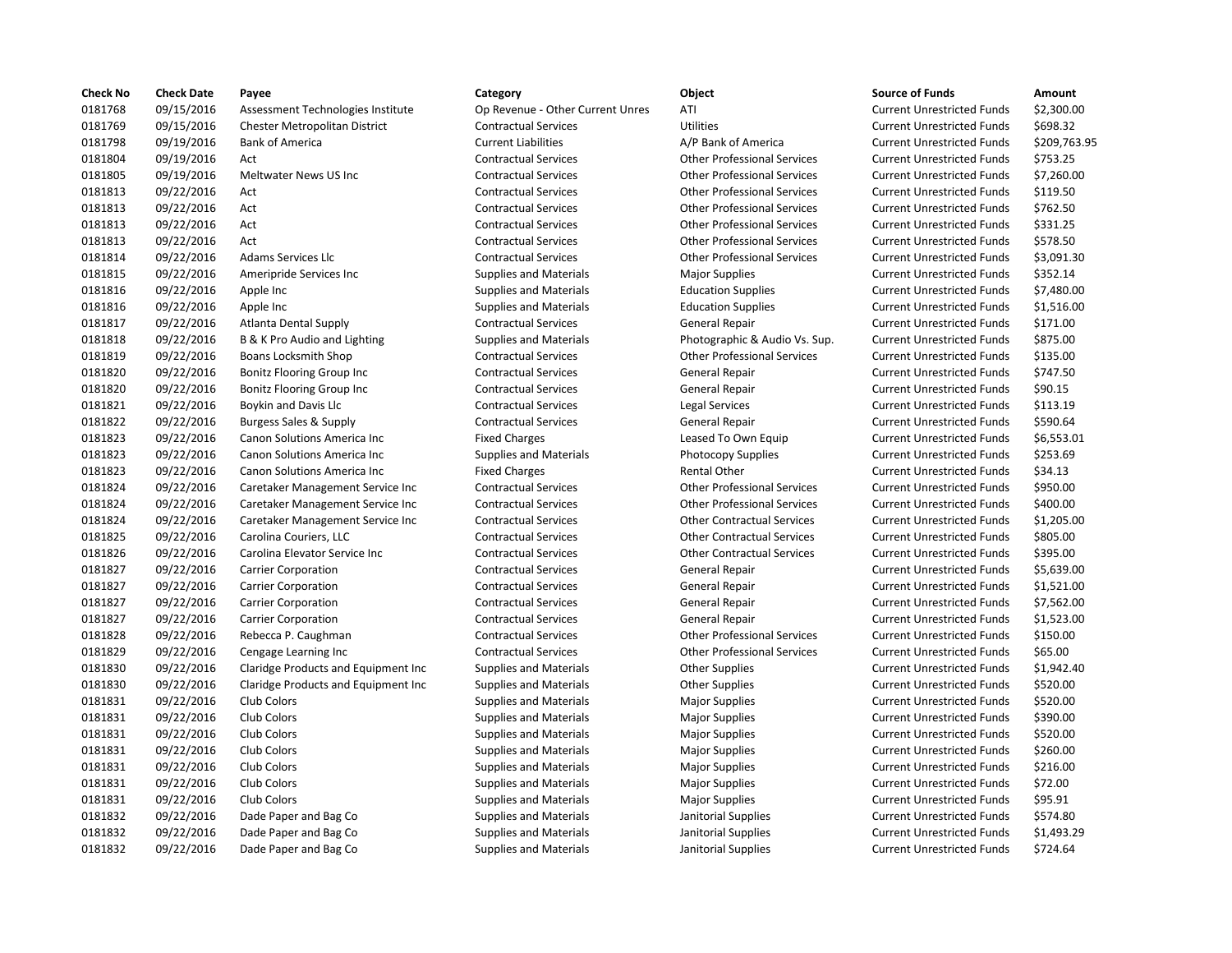| <b>Check No</b> | <b>Check Date</b> | Payee                               | Category                      | <b>Object</b>                      | <b>Source of Funds</b>            | Amount    |
|-----------------|-------------------|-------------------------------------|-------------------------------|------------------------------------|-----------------------------------|-----------|
| 0181832         | 09/22/2016        | Dade Paper and Bag Co               | <b>Supplies and Materials</b> | Janitorial Supplies                | <b>Current Unrestricted Funds</b> | \$80.25   |
| 0181833         | 09/22/2016        | Data Network Solutions Inc          | <b>Contractual Services</b>   | <b>Other Contractual Services</b>  | <b>Current Unrestricted Funds</b> | \$2,000.0 |
| 0181834         | 09/22/2016        | Dawa Inc                            | Permanent Improvements        | Other Permanent Imp                | <b>Unexpended Plant</b>           | \$23,562  |
| 0181834         | 09/22/2016        | Dawa Inc                            | Permanent Improvements        | Other Permanent Imp                | <b>Unexpended Plant</b>           | \$2,938.7 |
| 0181835         | 09/22/2016        | Drums Tire & Battery Service        | <b>Contractual Services</b>   | Motor Vehicle Repair               | <b>Current Unrestricted Funds</b> | \$800.30  |
| 0181836         | 09/22/2016        | Eastern Refrigeration Service, Inc. | <b>Contractual Services</b>   | <b>Other Professional Services</b> | <b>Current Unrestricted Funds</b> | \$241.40  |
| 0181837         | 09/22/2016        | Ellucian Inc                        | <b>Contractual Services</b>   | <b>Other Professional Services</b> | <b>Current Unrestricted Funds</b> | \$426.00  |
| 0181837         | 09/22/2016        | Ellucian Inc                        | <b>Contractual Services</b>   | <b>Other Professional Services</b> | <b>Current Unrestricted Funds</b> | \$852.00  |
| 0181838         | 09/22/2016        | The Equipment Room                  | <b>Supplies and Materials</b> | <b>Clothing Supplies</b>           | <b>Current Unrestricted Funds</b> | \$334.75  |
| 0181839         | 09/22/2016        | Fastenal                            | <b>Contractual Services</b>   | <b>Other Contractual Services</b>  | <b>Current Unrestricted Funds</b> | \$14.25   |
| 0181839         | 09/22/2016        | Fastenal                            | <b>Contractual Services</b>   | <b>Other Contractual Services</b>  | <b>Current Unrestricted Funds</b> | \$43.01   |
| 0181840         | 09/22/2016        | Gala Affairs Party Rentals          | <b>Contractual Services</b>   | <b>Other Contractual Services</b>  | <b>Current Unrestricted Funds</b> | \$175.91  |
| 0181840         | 09/22/2016        | Gala Affairs Party Rentals          | <b>Contractual Services</b>   | <b>Other Contractual Services</b>  | <b>Current Unrestricted Funds</b> | \$449.40  |
| 0181841         | 09/22/2016        | Graybar Electric Co                 | <b>Supplies and Materials</b> | <b>Major Supplies</b>              | <b>Current Unrestricted Funds</b> | \$2,882.9 |
| 0181842         | 09/22/2016        | <b>Herald Publishing</b>            | <b>Contractual Services</b>   | Advertising                        | <b>Current Unrestricted Funds</b> | \$3,660.7 |
| 0181843         | 09/22/2016        | The Honey Baked Ham Co #1543        | <b>Supplies and Materials</b> | <b>Food Supplies</b>               | <b>Current Unrestricted Funds</b> | \$163.12  |
| 0181843         | 09/22/2016        | The Honey Baked Ham Co #1543        | <b>Supplies and Materials</b> | <b>Food Supplies</b>               | <b>Current Unrestricted Funds</b> | \$102.55  |
| 0181844         | 09/22/2016        | Howard's General Contracting LLC    | Permanent Improvements        | Renov of Build & Add               | <b>County Projects</b>            | \$19,105  |
| 0181845         | 09/22/2016        | <b>Interior Plantscapes Llc</b>     | <b>Contractual Services</b>   | <b>Other Professional Services</b> | <b>Current Unrestricted Funds</b> | \$305.00  |
| 0181846         | 09/22/2016        | Language Resource Center Inc        | <b>Contractual Services</b>   | <b>Other Professional Services</b> | <b>Current Unrestricted Funds</b> | \$3,015.0 |
| 0181847         | 09/22/2016        | Love Security Services Inc          | <b>Contractual Services</b>   | <b>Other Contractual Services</b>  | <b>Current Unrestricted Funds</b> | \$588.60  |
| 0181847         | 09/22/2016        | Love Security Services Inc          | <b>Contractual Services</b>   | <b>Other Contractual Services</b>  | <b>Current Unrestricted Funds</b> | \$653.40  |
| 0181848         | 09/22/2016        | ManagedPrint Inc                    | <b>Contractual Services</b>   | Printing                           | <b>Current Unrestricted Funds</b> | \$792.93  |
| 0181848         | 09/22/2016        | ManagedPrint Inc                    | <b>Contractual Services</b>   | Printing                           | <b>Current Unrestricted Funds</b> | \$1,252.8 |
| 0181849         | 09/22/2016        | Manufacturing Skill Standards Counc | <b>Contractual Services</b>   | <b>Other Professional Services</b> | <b>Current Unrestricted Funds</b> | \$43.00   |
| 0181849         | 09/22/2016        | Manufacturing Skill Standards Counc | <b>Contractual Services</b>   | <b>Other Professional Services</b> | <b>Current Unrestricted Funds</b> | \$559.00  |
| 0181849         | 09/22/2016        | Manufacturing Skill Standards Counc | <b>Contractual Services</b>   | <b>Other Professional Services</b> | <b>Current Unrestricted Funds</b> | \$20.00   |
| 0181849         | 09/22/2016        | Manufacturing Skill Standards Counc | <b>Contractual Services</b>   | <b>Other Professional Services</b> | <b>Current Unrestricted Funds</b> | \$30.00   |
| 0181850         | 09/22/2016        | Merus Refreshment Services Inc      | <b>Supplies and Materials</b> | <b>Food Supplies</b>               | <b>Current Unrestricted Funds</b> | \$141.98  |
| 0181851         | 09/22/2016        | Mid-Carolina Ahec, Inc.             | <b>Contractual Services</b>   | <b>Other Professional Services</b> | <b>Current Unrestricted Funds</b> | \$112.00  |
| 0181851         | 09/22/2016        | Mid-Carolina Ahec, Inc.             | <b>Contractual Services</b>   | <b>Other Professional Services</b> | <b>Current Unrestricted Funds</b> | \$56.00   |
| 0181852         | 09/22/2016        | Ontario Investments, Inc.           | <b>Fixed Charges</b>          | Leased To Own Equip                | <b>Current Unrestricted Funds</b> | \$1,730.1 |
| 0181853         | 09/22/2016        | Praxair Distribution Inc            | <b>Supplies and Materials</b> | <b>Education Supplies</b>          | <b>Current Unrestricted Funds</b> | \$539.28  |
| 0181853         | 09/22/2016        | <b>Praxair Distribution Inc</b>     | <b>Supplies and Materials</b> | <b>Education Supplies</b>          | <b>Current Unrestricted Funds</b> | \$281.23  |
| 0181853         | 09/22/2016        | Praxair Distribution Inc            | <b>Supplies and Materials</b> | <b>Education Supplies</b>          | <b>Current Unrestricted Funds</b> | \$556.36  |
| 0181854         | 09/22/2016        | Professional Printers Inc           | <b>Contractual Services</b>   | Advertising                        | <b>Current Unrestricted Funds</b> | \$3,643.0 |
| 0181854         | 09/22/2016        | <b>Professional Printers Inc.</b>   | <b>Contractual Services</b>   | Advertising                        | <b>Current Unrestricted Funds</b> | \$2,120.0 |
| 0181854         | 09/22/2016        | Professional Printers Inc           | <b>Contractual Services</b>   | Advertising                        | <b>Current Unrestricted Funds</b> | \$150.00  |
| 0181855         | 09/22/2016        | Record Storage Systems              | <b>Contractual Services</b>   | Data Processing Serv               | <b>Current Unrestricted Funds</b> | \$147.62  |
| 0181856         | 09/22/2016        | Rock Hill Truck & Trailer & Sales,  | <b>Contractual Services</b>   | Motor Vehicle Repair               | <b>Current Unrestricted Funds</b> | \$604.87  |
| 0181856         | 09/22/2016        | Rock Hill Truck & Trailer & Sales,  | <b>Contractual Services</b>   | Motor Vehicle Repair               | <b>Current Unrestricted Funds</b> | \$370.62  |
| 0181856         | 09/22/2016        | Rock Hill Truck & Trailer & Sales,  | <b>Contractual Services</b>   | Motor Vehicle Repair               | <b>Current Unrestricted Funds</b> | \$1,618.7 |
| 0181857         | 09/22/2016        | Simplex Grinnell Lp                 | Permanent Improvements        | Renov of Build & Add               | <b>County Projects</b>            | \$4,813.0 |
| 0181858         | 09/22/2016        | Siteone Landscape Supply, Llc       | <b>Supplies and Materials</b> | <b>Maintenance Supplies</b>        | <b>Current Unrestricted Funds</b> | \$24.03   |
| 0181859         | 09/22/2016        | <b>Snipes</b>                       | <b>Supplies and Materials</b> | Janitorial Supplies                | <b>Current Unrestricted Funds</b> | \$23.54   |
| 0181859         | 09/22/2016        | Snipes                              | <b>Supplies and Materials</b> | Janitorial Supplies                | <b>Current Unrestricted Funds</b> | \$63.56   |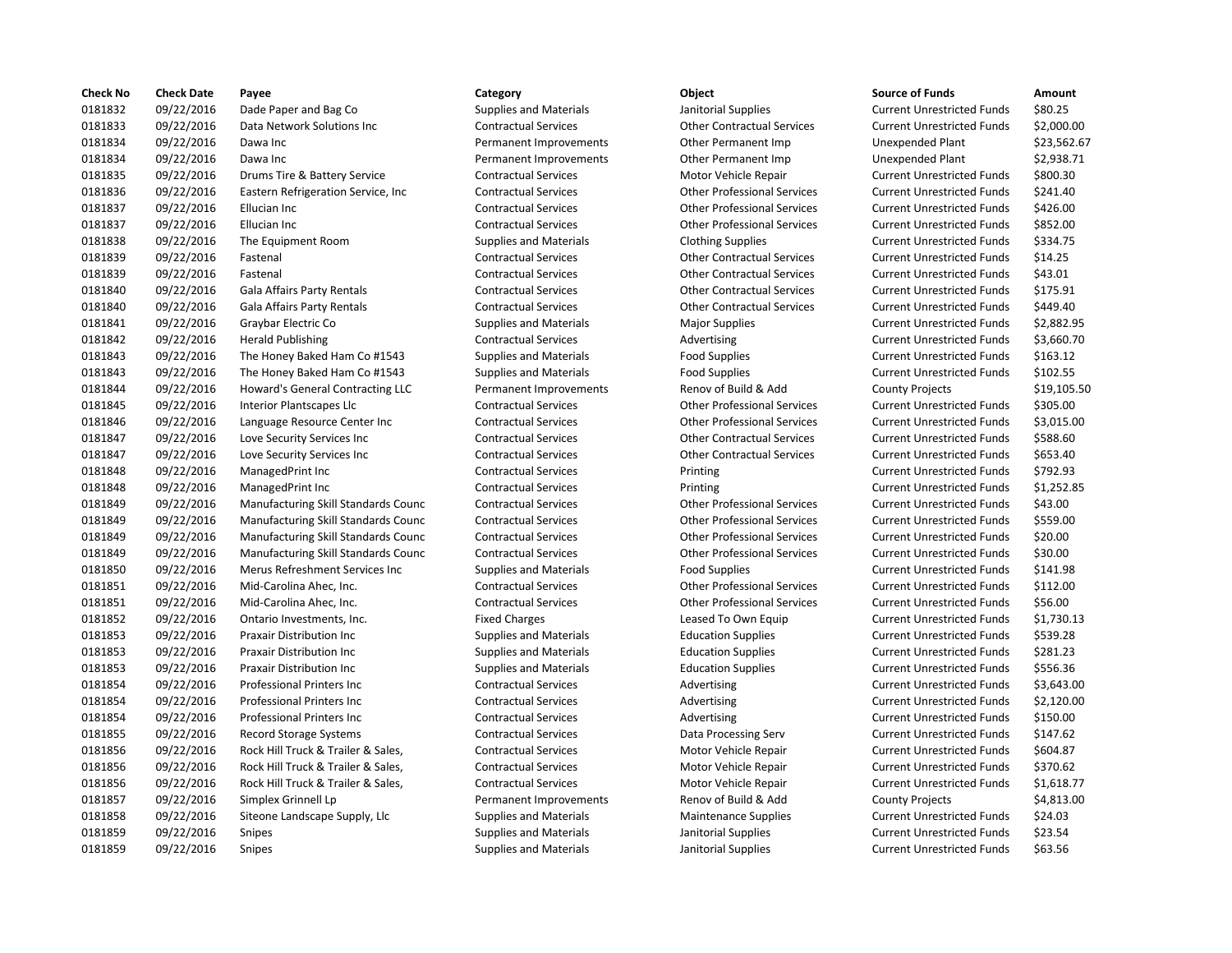| <b>Check No</b> | <b>Check Date</b> | Payee                               | Category                      | <b>Object</b>                      | <b>Source of Funds</b>            | Amount    |
|-----------------|-------------------|-------------------------------------|-------------------------------|------------------------------------|-----------------------------------|-----------|
| 0181859         | 09/22/2016        | <b>Snipes</b>                       | <b>Supplies and Materials</b> | Janitorial Supplies                | <b>Current Unrestricted Funds</b> | \$73.30   |
| 0181860         | 09/22/2016        | Softdocs Inc                        | <b>Contractual Services</b>   | <b>Other Professional Services</b> | <b>Current Unrestricted Funds</b> | \$780.00  |
| 0181860         | 09/22/2016        | Softdocs Inc                        | <b>Contractual Services</b>   | <b>Other Professional Services</b> | <b>Current Unrestricted Funds</b> | \$390.00  |
| 0181861         | 09/22/2016        | Sourceone Healthcare                | <b>Supplies and Materials</b> | Medical & Lab Supplies             | <b>Current Unrestricted Funds</b> | \$133.33  |
| 0181862         | 09/22/2016        | Staffmark                           | <b>Contractual Services</b>   | <b>Other Contractual Services</b>  | <b>Current Unrestricted Funds</b> | \$522.59  |
| 0181862         | 09/22/2016        | Staffmark                           | <b>Contractual Services</b>   | <b>Other Contractual Services</b>  | <b>Current Unrestricted Funds</b> | \$509.36  |
| 0181862         | 09/22/2016        | Staffmark                           | <b>Contractual Services</b>   | <b>Other Contractual Services</b>  | <b>Current Unrestricted Funds</b> | \$522.59  |
| 0181862         | 09/22/2016        | Staffmark                           | <b>Contractual Services</b>   | <b>Other Professional Services</b> | <b>Current Unrestricted Funds</b> | \$293.20  |
| 0181862         | 09/22/2016        | Staffmark                           | <b>Contractual Services</b>   | <b>Other Contractual Services</b>  | <b>Current Unrestricted Funds</b> | \$293.20  |
| 0181862         | 09/22/2016        | Staffmark                           | <b>Contractual Services</b>   | <b>Other Contractual Services</b>  | <b>Current Unrestricted Funds</b> | \$293.20  |
| 0181862         | 09/22/2016        | Staffmark                           | <b>Contractual Services</b>   | <b>Other Contractual Services</b>  | <b>Current Unrestricted Funds</b> | \$293.20  |
| 0181862         | 09/22/2016        | Staffmark                           | <b>Contractual Services</b>   | <b>Other Professional Services</b> | <b>Current Unrestricted Funds</b> | \$293.20  |
| 0181863         | 09/22/2016        | Stericycle Inc                      | <b>Contractual Services</b>   | <b>Other Professional Services</b> | <b>Current Unrestricted Funds</b> | \$66.63   |
| 0181863         | 09/22/2016        | Stericycle Inc                      | <b>Contractual Services</b>   | <b>Other Professional Services</b> | <b>Current Unrestricted Funds</b> | \$115.48  |
| 0181863         | 09/22/2016        | Stericycle Inc                      | <b>Contractual Services</b>   | <b>Other Professional Services</b> | <b>Current Unrestricted Funds</b> | \$248.72  |
| 0181863         | 09/22/2016        | Stericycle Inc                      | <b>Contractual Services</b>   | <b>Other Professional Services</b> | <b>Current Unrestricted Funds</b> | \$13.32   |
| 0181864         | 09/22/2016        | Sunair Company                      | <b>Contractual Services</b>   | General Repair                     | <b>Current Unrestricted Funds</b> | \$11.50   |
| 0181864         | 09/22/2016        | <b>Sunair Company</b>               | <b>Contractual Services</b>   | General Repair                     | <b>Current Unrestricted Funds</b> | \$2,967.0 |
| 0181864         | 09/22/2016        | <b>Sunair Company</b>               | <b>Contractual Services</b>   | General Repair                     | <b>Current Unrestricted Funds</b> | \$174.29  |
| 0181865         | 09/22/2016        | <b>Terminix Service Inc</b>         | <b>Contractual Services</b>   | <b>Other Contractual Services</b>  | <b>Current Unrestricted Funds</b> | \$90.00   |
| 0181865         | 09/22/2016        | Terminix Service Inc                | <b>Contractual Services</b>   | <b>Other Contractual Services</b>  | <b>Current Unrestricted Funds</b> | \$55.00   |
| 0181865         | 09/22/2016        | <b>Terminix Service Inc</b>         | <b>Contractual Services</b>   | <b>Other Contractual Services</b>  | <b>Current Unrestricted Funds</b> | \$0.00    |
| 0181865         | 09/22/2016        | <b>Terminix Service Inc</b>         | <b>Contractual Services</b>   | <b>Other Contractual Services</b>  | <b>Current Unrestricted Funds</b> | \$0.00    |
| 0181865         | 09/22/2016        | Terminix Service Inc                | <b>Contractual Services</b>   | <b>Other Contractual Services</b>  | <b>Current Unrestricted Funds</b> | \$0.00    |
| 0181866         | 09/22/2016        | Tradebe Treatment and Recycling LLC | <b>Contractual Services</b>   | <b>Other Professional Services</b> | <b>Current Unrestricted Funds</b> | \$1,199.0 |
| 0181866         | 09/22/2016        | Tradebe Treatment and Recycling LLC | <b>Contractual Services</b>   | <b>Other Professional Services</b> | <b>Current Unrestricted Funds</b> | \$350.00  |
| 0181866         | 09/22/2016        | Tradebe Treatment and Recycling LLC | <b>Contractual Services</b>   | <b>Other Professional Services</b> | <b>Current Unrestricted Funds</b> | \$360.00  |
| 0181866         | 09/22/2016        | Tradebe Treatment and Recycling LLC | <b>Contractual Services</b>   | <b>Other Professional Services</b> | <b>Current Unrestricted Funds</b> | \$225.00  |
| 0181866         | 09/22/2016        | Tradebe Treatment and Recycling LLC | <b>Contractual Services</b>   | <b>Other Professional Services</b> | <b>Current Unrestricted Funds</b> | \$165.91  |
| 0181866         | 09/22/2016        | Tradebe Treatment and Recycling LLC | <b>Contractual Services</b>   | <b>Other Professional Services</b> | <b>Current Unrestricted Funds</b> | \$63.00   |
| 0181866         | 09/22/2016        | Tradebe Treatment and Recycling LLC | <b>Contractual Services</b>   | <b>Other Professional Services</b> | <b>Current Unrestricted Funds</b> | \$0.01    |
| 0181867         | 09/22/2016        | <b>Typefocus Inc</b>                | <b>Contractual Services</b>   | <b>Other Contractual Services</b>  | <b>Current Unrestricted Funds</b> | \$766.50  |
| 0181868         | 09/22/2016        | U Save Auto Rental                  | Travel                        | Travel                             | <b>Current Unrestricted Funds</b> | \$150.05  |
| 0181868         | 09/22/2016        | U Save Auto Rental                  | Travel                        | Travel                             | <b>Current Unrestricted Funds</b> | \$85.65   |
| 0181868         | 09/22/2016        | U Save Auto Rental                  | Travel                        | Travel                             | <b>Current Unrestricted Funds</b> | \$51.54   |
| 0181868         | 09/22/2016        | U Save Auto Rental                  | Travel                        | Travel                             | <b>Current Unrestricted Funds</b> | \$59.79   |
| 0181868         | 09/22/2016        | U Save Auto Rental                  | Travel                        | Travel                             | <b>Current Unrestricted Funds</b> | \$51.12   |
| 0181869         | 09/22/2016        | <b>Unifirst Corporation</b>         | <b>Contractual Services</b>   | <b>Other Professional Services</b> | <b>Current Unrestricted Funds</b> | \$97.59   |
| 0181870         | 09/22/2016        | Upswing                             | <b>Supplies and Materials</b> | <b>Other Supplies</b>              | <b>Current Unrestricted Funds</b> | \$30,981  |
| 0181871         | 09/22/2016        | Waiter's Choice Catering            | <b>Supplies and Materials</b> | <b>Food Supplies</b>               | <b>Current Unrestricted Funds</b> | \$7,065.8 |
| 0181872         | 09/22/2016        | Waste Management of the Carolinas   | <b>Contractual Services</b>   | <b>Utilities</b>                   | <b>Current Unrestricted Funds</b> | \$286.25  |
| 0181873         | 09/22/2016        | White Office Furniture              | <b>Supplies and Materials</b> | <b>Office Supplies</b>             | <b>Current Unrestricted Funds</b> | \$912.00  |
| 0181873         | 09/22/2016        | White Office Furniture              | <b>Supplies and Materials</b> | <b>Office Supplies</b>             | <b>Current Unrestricted Funds</b> | \$212.00  |
| 0181873         | 09/22/2016        | White Office Furniture              | <b>Supplies and Materials</b> | <b>Office Supplies</b>             | <b>Current Unrestricted Funds</b> | \$50.00   |
| 0181874         | 09/22/2016        | <b>Xerox Corporation</b>            | <b>Fixed Charges</b>          | Leased To Own Equip                | <b>Current Unrestricted Funds</b> | \$985.69  |
| 0181874         | 09/22/2016        | Xerox Corporation                   | <b>Fixed Charges</b>          | Leased To Own Equip                | <b>Current Unrestricted Funds</b> | \$533.49  |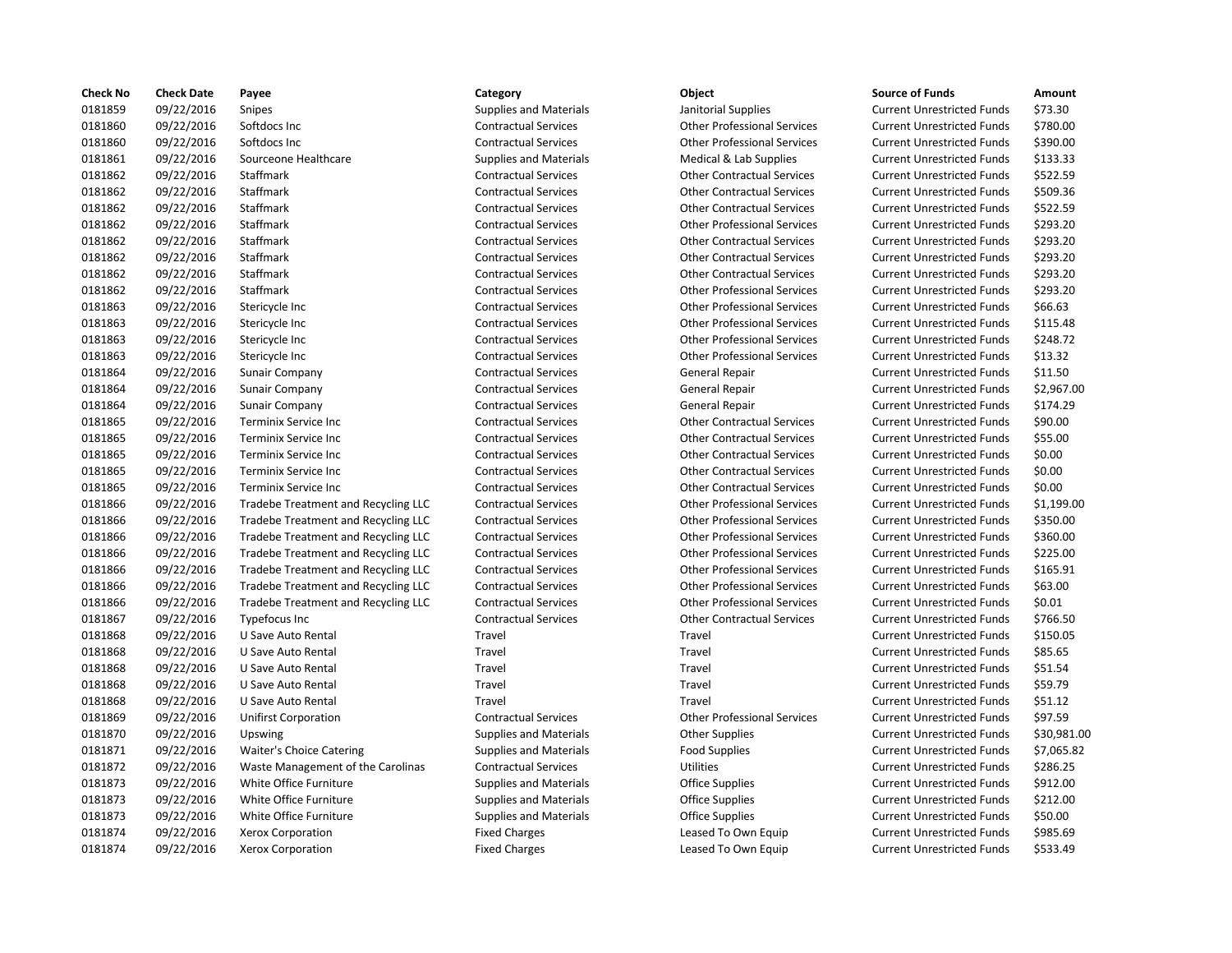| <b>Check No</b> | <b>Check Date</b> | Payee                               | Category                      | Object                               | <b>Source of Funds</b>            | Amount    |
|-----------------|-------------------|-------------------------------------|-------------------------------|--------------------------------------|-----------------------------------|-----------|
| 0181875         | 09/22/2016        | <b>York County</b>                  | <b>Contractual Services</b>   | <b>Other Professional Services</b>   | <b>Current Unrestricted Funds</b> | \$21.18   |
| 0181875         | 09/22/2016        | <b>York County</b>                  | <b>Contractual Services</b>   | <b>Other Professional Services</b>   | <b>Current Unrestricted Funds</b> | \$26.68   |
| 0181876         | 09/22/2016        | Youvisit Llc                        | <b>Contractual Services</b>   | <b>Other Professional Services</b>   | <b>Current Unrestricted Funds</b> | \$1,526.0 |
| 0181877         | 09/22/2016        | Adams Outdoor Advertising of Nc     | <b>Contractual Services</b>   | Advertising                          | <b>Current Unrestricted Funds</b> | \$1,775.0 |
| 0181878         | 09/22/2016        | <b>Herald Publishing</b>            | <b>Contractual Services</b>   | Advertising                          | <b>Current Unrestricted Funds</b> | \$85.58   |
| 0181879         | 09/22/2016        | Ontario Investments, Inc.           | <b>Supplies and Materials</b> | Postage                              | <b>Current Unrestricted Funds</b> | \$3,029.0 |
| 0181879         | 09/22/2016        | Ontario Investments, Inc.           | <b>Supplies and Materials</b> | Postage                              | <b>Current Unrestricted Funds</b> | \$196.33  |
| 0181880         | 09/22/2016        | Secretary of State York County Dele | <b>Fixed Charges</b>          | Dues & Membership Fees               | <b>Current Unrestricted Funds</b> | \$25.00   |
| 0181880         | 09/22/2016        | Secretary of State York County Dele | <b>Fixed Charges</b>          | Dues & Membership Fees               | <b>Current Unrestricted Funds</b> | \$0.00    |
| 0181881         | 09/22/2016        | Time Warner Cable Media Inc.        | <b>Contractual Services</b>   | Advertising                          | <b>Current Unrestricted Funds</b> | \$1,662.8 |
| 0181882         | 09/22/2016        | U.S. Postal Service                 | <b>Supplies and Materials</b> | Postage                              | <b>Current Unrestricted Funds</b> | \$161.03  |
| 0181883         | 09/22/2016        | Waiter's Choice Catering            | <b>Supplies and Materials</b> | <b>Food Supplies</b>                 | <b>Current Unrestricted Funds</b> | \$109.41  |
| 0181884         | 09/23/2016        | S C State Board for Tech and Comp E | <b>Contractual Services</b>   | <b>Other Professional Services</b>   | <b>Current Unrestricted Funds</b> | \$3,000.0 |
| 0181889         | 09/27/2016        | League for Innovation               | <b>Contractual Services</b>   | <b>Education &amp; Training Serv</b> | <b>Current Unrestricted Funds</b> | \$2,445.0 |
| 0181889         | 09/27/2016        | League for Innovation               | <b>Contractual Services</b>   | <b>Education &amp; Training Serv</b> | <b>Current Unrestricted Funds</b> | \$0.00    |
| 0181890         | 09/27/2016        | Natl Assoc for the Edu of Young Chi | <b>Fixed Charges</b>          | Dues & Membership Fees               | <b>Current Unrestricted Funds</b> | \$61.00   |
| 0181891         | 09/27/2016        | S C State Board for Tech and Comp E | <b>Fixed Charges</b>          | Dues & Membership Fees               | <b>Current Unrestricted Funds</b> | \$19,192  |
| 0181898         | 09/28/2016        | Anderson Stamp and Engraving        | <b>Supplies and Materials</b> | <b>Other Supplies</b>                | <b>Current Unrestricted Funds</b> | \$230.90  |
| 0181898         | 09/28/2016        | Anderson Stamp and Engraving        | <b>Supplies and Materials</b> | <b>Other Supplies</b>                | <b>Current Unrestricted Funds</b> | \$50.00   |
| 0181899         | 09/28/2016        | The Equipment Room                  | <b>Supplies and Materials</b> | <b>Clothing Supplies</b>             | <b>Current Unrestricted Funds</b> | \$99.50   |
| 0181899         | 09/28/2016        | The Equipment Room                  | <b>Supplies and Materials</b> | <b>Clothing Supplies</b>             | <b>Current Unrestricted Funds</b> | \$834.70  |
| 0181899         | 09/28/2016        | The Equipment Room                  | <b>Supplies and Materials</b> | <b>Clothing Supplies</b>             | <b>Current Unrestricted Funds</b> | \$30.24   |
| 0181900         | 09/28/2016        | <b>Interstate Fleet Services</b>    | <b>Contractual Services</b>   | Motor Vehicle Repair                 | <b>Current Unrestricted Funds</b> | \$560.20  |
| 0181901         | 09/28/2016        | Keck and Wood, Inc                  | Permanent Improvements        | Fees, Arch, Eng & Other              | Master Plan                       | \$1,483.5 |
| 0181902         | 09/28/2016        | <b>USCIS SAVE PROGRAM</b>           | <b>Contractual Services</b>   | <b>Other Professional Services</b>   | <b>Current Unrestricted Funds</b> | \$25.02   |
| 0181903         | 09/28/2016        | S C Chapter National Safety Council | <b>Supplies and Materials</b> | <b>Education Supplies</b>            | <b>Current Unrestricted Funds</b> | \$5,146.3 |
| 0181906         | 09/28/2016        | Assoc of State Planning and Const O | <b>Contractual Services</b>   | <b>Registration Fee</b>              | <b>Current Unrestricted Funds</b> | \$20.00   |
| 0181906         | 09/28/2016        | Assoc of State Planning and Const O | <b>Contractual Services</b>   | <b>Registration Fee</b>              | <b>Current Unrestricted Funds</b> | \$20.00   |
| 0181907         | 09/28/2016        | <b>Chester Rental Uniform</b>       | <b>Supplies and Materials</b> | <b>Clothing Supplies</b>             | <b>Current Unrestricted Funds</b> | \$5.94    |
| 0181907         | 09/28/2016        | <b>Chester Rental Uniform</b>       | <b>Supplies and Materials</b> | <b>Clothing Supplies</b>             | <b>Current Unrestricted Funds</b> | \$5.94    |
| 0181907         | 09/28/2016        | <b>Chester Rental Uniform</b>       | <b>Supplies and Materials</b> | <b>Clothing Supplies</b>             | <b>Current Unrestricted Funds</b> | \$5.94    |
| 0181907         | 09/28/2016        | <b>Chester Rental Uniform</b>       | <b>Current Liabilities</b>    | Uniform                              | <b>Current Unrestricted Funds</b> | \$5.94    |
| 0181907         | 09/28/2016        | <b>Chester Rental Uniform</b>       | <b>Current Liabilities</b>    | Uniform                              | <b>Current Unrestricted Funds</b> | \$5.94    |
| 0181907         | 09/28/2016        | <b>Chester Rental Uniform</b>       | <b>Current Liabilities</b>    | Uniform                              | <b>Current Unrestricted Funds</b> | \$5.94    |
| 0181910         | 09/29/2016        | American Airlines, Inc.             | Travel                        | Out of State Lodging                 | <b>Current Unrestricted Funds</b> | \$15.00   |
| 0181910         | 09/29/2016        | American Airlines, Inc.             | Travel                        | Out of State Air Trans               | <b>Current Unrestricted Funds</b> | \$500.70  |
| 0181910         | 09/29/2016        | American Airlines, Inc.             | Travel                        | Out of State Air Trans               | <b>Current Unrestricted Funds</b> | \$500.70  |
| 0181910         | 09/29/2016        | American Airlines, Inc.             | Travel                        | Out of State Air Trans               | <b>Current Unrestricted Funds</b> | \$622.70  |
| 0181910         | 09/29/2016        | American Airlines, Inc.             | Travel                        | Out of State Air Trans               | <b>Current Unrestricted Funds</b> | \$622.70  |
| 0181910         | 09/29/2016        | American Airlines, Inc.             | Travel                        | Out of State Air Trans               | <b>Current Unrestricted Funds</b> | \$306.70  |
| 0181911         | 09/29/2016        | <b>Chester Rental Uniform</b>       | <b>Supplies and Materials</b> | <b>Clothing Supplies</b>             | <b>Current Unrestricted Funds</b> | \$5.94    |
| 0181911         | 09/29/2016        | <b>Chester Rental Uniform</b>       | <b>Supplies and Materials</b> | <b>Clothing Supplies</b>             | <b>Current Unrestricted Funds</b> | \$5.94    |
| 0181911         | 09/29/2016        | <b>Chester Rental Uniform</b>       | <b>Supplies and Materials</b> | <b>Clothing Supplies</b>             | <b>Current Unrestricted Funds</b> | \$5.94    |
| 0181911         | 09/29/2016        | <b>Chester Rental Uniform</b>       | <b>Supplies and Materials</b> | <b>Clothing Supplies</b>             | <b>Current Unrestricted Funds</b> | \$5.94    |
| 0181911         | 09/29/2016        | <b>Chester Rental Uniform</b>       | <b>Supplies and Materials</b> | <b>Clothing Supplies</b>             | <b>Current Unrestricted Funds</b> | \$5.94    |
| 0181911         | 09/29/2016        | <b>Chester Rental Uniform</b>       | <b>Current Liabilities</b>    | Uniform                              | <b>Current Unrestricted Funds</b> | \$5.94    |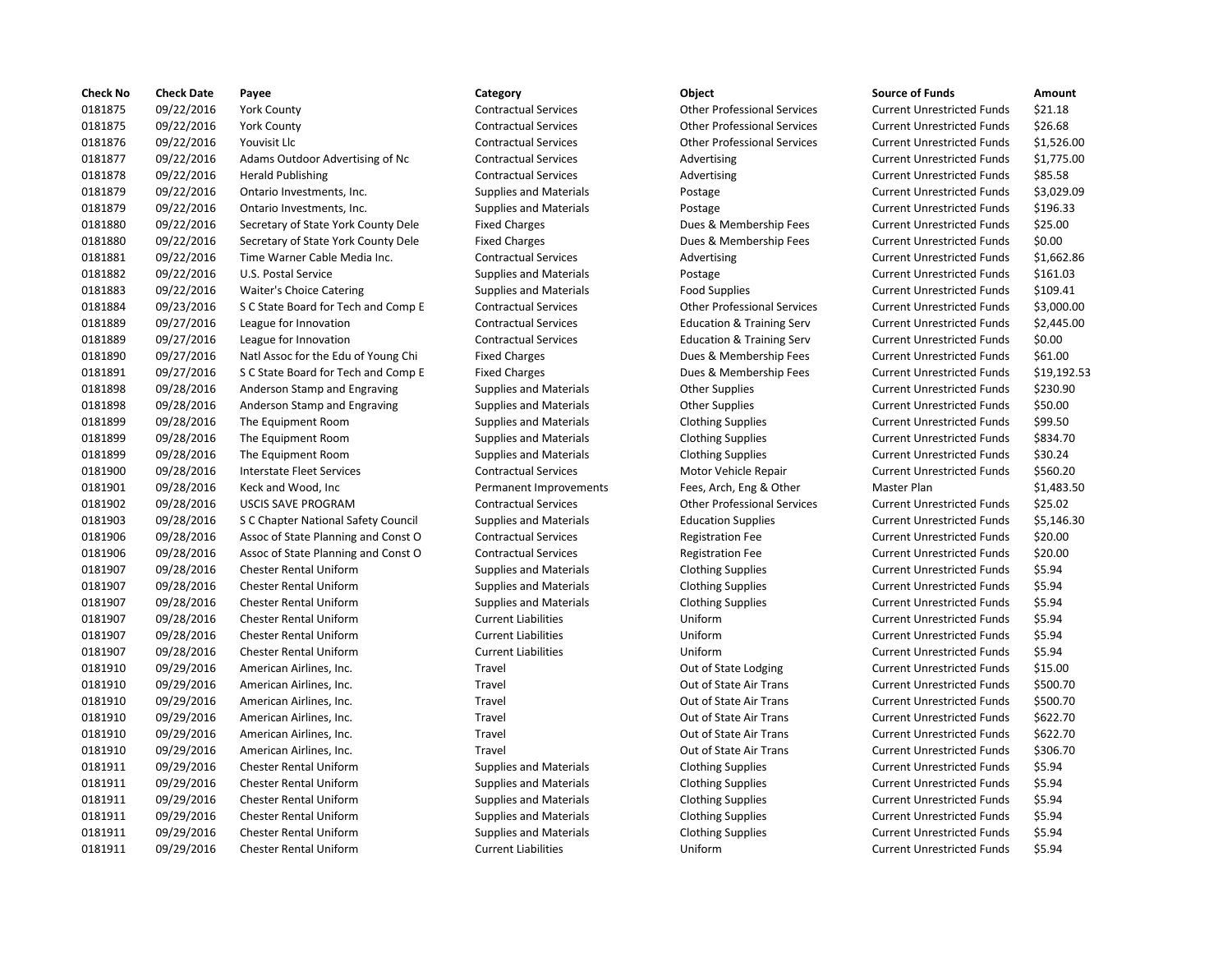| <b>Check No</b> | <b>Check Date</b> | Payee                              | Category                      | Object                               | <b>Source of Funds</b>            | Amount    |
|-----------------|-------------------|------------------------------------|-------------------------------|--------------------------------------|-----------------------------------|-----------|
| 0181911         | 09/29/2016        | <b>Chester Rental Uniform</b>      | <b>Current Liabilities</b>    | Uniform                              | <b>Current Unrestricted Funds</b> | \$5.94    |
| 0181911         | 09/29/2016        | <b>Chester Rental Uniform</b>      | <b>Current Liabilities</b>    | Uniform                              | <b>Current Unrestricted Funds</b> | \$5.94    |
| 0181911         | 09/29/2016        | <b>Chester Rental Uniform</b>      | <b>Current Liabilities</b>    | Uniform                              | <b>Current Unrestricted Funds</b> | \$5.94    |
| 0181911         | 09/29/2016        | <b>Chester Rental Uniform</b>      | <b>Current Liabilities</b>    | Uniform                              | <b>Current Unrestricted Funds</b> | \$5.94    |
| 0181912         | 09/29/2016        | <b>Chester Rental Uniform</b>      | <b>Current Liabilities</b>    | Uniform                              | <b>Current Unrestricted Funds</b> | \$27.84   |
| 0181912         | 09/29/2016        | <b>Chester Rental Uniform</b>      | <b>Current Liabilities</b>    | Uniform                              | <b>Current Unrestricted Funds</b> | \$27.84   |
| 0181912         | 09/29/2016        | <b>Chester Rental Uniform</b>      | <b>Current Liabilities</b>    | Uniform                              | <b>Current Unrestricted Funds</b> | \$27.84   |
| 0181912         | 09/29/2016        | <b>Chester Rental Uniform</b>      | <b>Current Liabilities</b>    | Uniform                              | <b>Current Unrestricted Funds</b> | \$27.84   |
| 0181912         | 09/29/2016        | <b>Chester Rental Uniform</b>      | <b>Current Liabilities</b>    | Uniform                              | <b>Current Unrestricted Funds</b> | \$27.84   |
| 0181912         | 09/29/2016        | <b>Chester Rental Uniform</b>      | <b>Supplies and Materials</b> | <b>Clothing Supplies</b>             | <b>Current Unrestricted Funds</b> | \$27.84   |
| 0181912         | 09/29/2016        | <b>Chester Rental Uniform</b>      | <b>Supplies and Materials</b> | <b>Clothing Supplies</b>             | <b>Current Unrestricted Funds</b> | \$27.84   |
| 0181912         | 09/29/2016        | <b>Chester Rental Uniform</b>      | <b>Supplies and Materials</b> | <b>Clothing Supplies</b>             | <b>Current Unrestricted Funds</b> | \$27.84   |
| 0181912         | 09/29/2016        | <b>Chester Rental Uniform</b>      | <b>Supplies and Materials</b> | <b>Clothing Supplies</b>             | <b>Current Unrestricted Funds</b> | \$27.84   |
| 0181912         | 09/29/2016        | <b>Chester Rental Uniform</b>      | <b>Supplies and Materials</b> | <b>Clothing Supplies</b>             | <b>Current Unrestricted Funds</b> | \$27.84   |
| 0181919         | 09/29/2016        | Government Finance Officers Assoc  | <b>Fixed Charges</b>          | Dues & Membership Fees               | <b>Current Unrestricted Funds</b> | \$85.00   |
| 0181921         | 09/30/2016        | Barnes and Noble College Bookstore | <b>Current Liabilities</b>    | A/P Student Barnes & Noble           | <b>Current Unrestricted Funds</b> | \$645,60  |
| E0007169        | 09/01/2016        | <b>YTC Employee</b>                | Travel                        | In State Priv Auto                   | <b>Current Unrestricted Funds</b> | \$132.00  |
| E0007170        | 09/15/2016        | <b>YTC Employee</b>                | Travel                        | In State Priv Auto                   | <b>Current Unrestricted Funds</b> | \$86.80   |
| E0007170        | 09/15/2016        | <b>YTC Employee</b>                | Travel                        | In State Meals                       | <b>Current Unrestricted Funds</b> | \$16.29   |
| E0007170        | 09/15/2016        | <b>YTC Employee</b>                | Travel                        | In State Lodging                     | <b>Current Unrestricted Funds</b> | \$145.76  |
| E0007171        | 09/16/2016        | <b>YTC Employee</b>                | Travel                        | Out of State Priv Auto               | <b>Current Unrestricted Funds</b> | \$442.00  |
| E0007171        | 09/16/2016        | <b>YTC Employee</b>                | Travel                        | Out of State Misc Travel             | <b>Current Unrestricted Funds</b> | \$221.84  |
| E0007171        | 09/16/2016        | <b>YTC Employee</b>                | Travel                        | Out of State Registration Fees       | <b>Current Unrestricted Funds</b> | \$800.00  |
| E0007171        | 09/16/2016        | <b>YTC Employee</b>                | <b>Travel</b>                 | Out of State Meals                   | <b>Current Unrestricted Funds</b> | \$73.00   |
| E0007171        | 09/16/2016        | <b>YTC Employee</b>                | Travel                        | Out of State Lodging                 | <b>Current Unrestricted Funds</b> | \$980.14  |
| E0007172        | 09/16/2016        | <b>YTC Employee</b>                | <b>Contractual Services</b>   | <b>Education &amp; Training Serv</b> | <b>Current Unrestricted Funds</b> | \$2,000.0 |
| E0007173        | 09/16/2016        | <b>YTC Employee</b>                | Travel                        | In State Priv Auto                   | <b>Current Unrestricted Funds</b> | \$72.00   |
| E0007174        | 09/16/2016        | <b>YTC Employee</b>                | Travel                        | In State Priv Auto                   | <b>Current Unrestricted Funds</b> | \$25.00   |
| E0007175        | 09/16/2016        | <b>YTC Employee</b>                | Travel                        | Out of State Meals                   | <b>Current Unrestricted Funds</b> | \$41.00   |
| E0007176        | 09/16/2016        | <b>YTC Employee</b>                | Travel                        | In State Priv Auto                   | <b>Current Unrestricted Funds</b> | \$151.20  |
| E0007177        | 09/16/2016        | <b>YTC Employee</b>                | Travel                        | Out of State Misc Travel             | <b>Current Unrestricted Funds</b> | \$5.00    |
| E0007177        | 09/16/2016        | <b>YTC Employee</b>                | Travel                        | Out of State Priv Auto               | <b>Current Unrestricted Funds</b> | \$21.00   |
| E0007178        | 09/16/2016        | <b>YTC Employee</b>                | <b>Travel</b>                 | In State Meals                       | <b>Current Unrestricted Funds</b> | \$24.00   |
| E0007178        | 09/16/2016        | <b>YTC Employee</b>                | Travel                        | In State Priv Auto                   | <b>Current Unrestricted Funds</b> | \$95.00   |
| E0007178        | 09/16/2016        | <b>YTC Employee</b>                | Travel                        | In State Lodging                     | <b>Current Unrestricted Funds</b> | \$145.76  |
| E0007179        | 09/16/2016        | <b>YTC Employee</b>                | Travel                        | In State Priv Auto                   | <b>Current Unrestricted Funds</b> | \$49.78   |
| E0007180        | 09/16/2016        | <b>YTC Employee</b>                | Travel                        | Out of State Priv Auto               | <b>Current Unrestricted Funds</b> | \$18.22   |
| E0007180        | 09/16/2016        | <b>YTC Employee</b>                | Travel                        | In State Priv Auto                   | <b>Current Unrestricted Funds</b> | \$135.29  |
| E0007181        | 09/16/2016        | <b>YTC Employee</b>                | Travel                        | Out of State Meals                   | <b>Current Unrestricted Funds</b> | \$73.00   |
| E0007181        | 09/16/2016        | <b>YTC Employee</b>                | Travel                        | Out of State Priv Auto               | <b>Current Unrestricted Funds</b> | \$21.50   |
| E0007182        | 09/16/2016        | <b>YTC Employee</b>                | Travel                        | In State Priv Auto                   | <b>Current Unrestricted Funds</b> | \$24.00   |
| E0007183        | 09/16/2016        | <b>YTC Employee</b>                | Travel                        | In State Misc Travel Exp             | <b>Current Unrestricted Funds</b> | \$8.00    |
| E0007183        | 09/16/2016        | <b>YTC Employee</b>                | Travel                        | Non Deductible Meals                 | <b>Current Unrestricted Funds</b> | \$7.00    |
| E0007184        | 09/16/2016        | <b>YTC Employee</b>                | Travel                        | In State Priv Auto                   | <b>Current Unrestricted Funds</b> | \$70.10   |
| E0007185        | 09/16/2016        | <b>YTC Employee</b>                | Travel                        | In State Priv Auto                   | <b>Current Unrestricted Funds</b> | \$25.00   |
| E0007186        | 09/16/2016        | <b>YTC Employee</b>                | Travel                        | In State Priv Auto                   | <b>Current Unrestricted Funds</b> | \$120.00  |